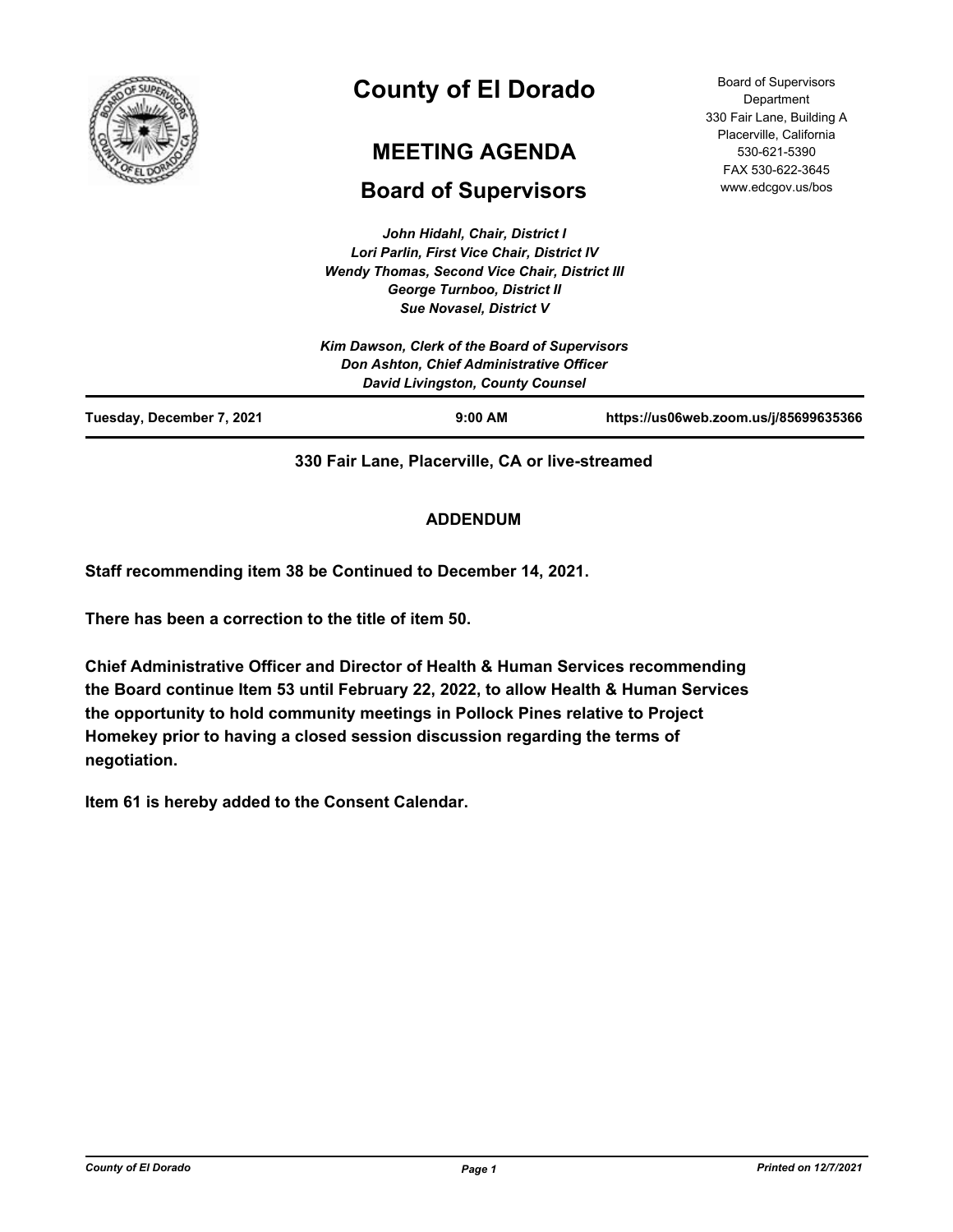**PUBLIC PARTICIPATION INSTRUCTIONS: In accordance with new guidance from the California Department of Public Health, the meeting will be open to the public. The meeting will continue to be live-streamed via Zoom and YouTube.**

**Members of the public may address the Board in-person or via Zoom to make a public comment. Seating is limited and available on a first-come, first-served basis. The public should call into 530-621-7603 or 530-621-7610. The Meeting ID is 856 9963 5366. Please note you will not be able to join the live-stream until the posted meeting start time.**

**To observe the live stream of the Board of Supervisors meeting go to https://us06web.zoom.us/j/85699635366.**

**To observe the Board of Supervisors meetings via YouTube, click https://www.youtube.com/channel/UCUMjDk3NUltZJrpw2CL7Zkg.**

**If you are joining the meeting via zoom and wish to make a comment on an item, press the "raise a hand" button. If you are joining the meeting by phone, press \*9 to indicate a desire to make a comment. Speakers will be limited to 3 minutes.**

**By participating in this meeting, you acknowledge that you are being recorded. If you choose not to observe the Board of Supervisors meeting but wish to make a comment on a specific agenda item, please submit your comment via email by 4:00 p.m. on the Monday prior to the Board meeting. Please submit your comment to the Clerk of the Board at edc.cob@edcgov.us. Your comment will be placed into the record and forwarded to the Board of Supervisors.**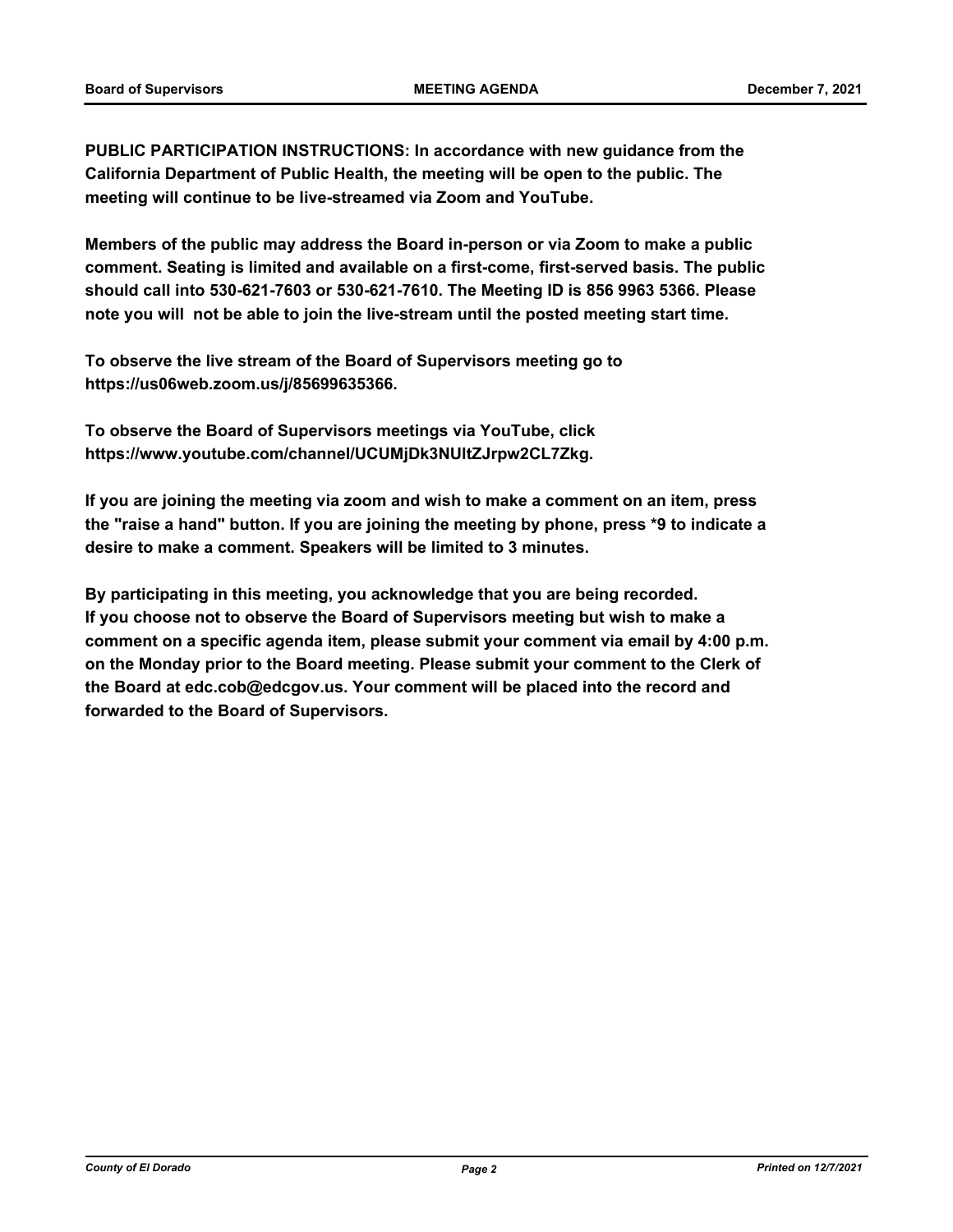# **Vision Statement Safe, healthy and vibrant communities, respecting our natural resources and historical heritage**

## **This institution is an equal opportunity provider and employer.**

Live Web Streaming and archiving of most Board of Supervisors meeting videos, all meeting agendas, supplemental materials and meeting minutes are available on the internet at: http://eldorado.legistar.com/Calendar.aspx

The County of El Dorado is committed to ensuring that persons with disabilities are provided the resources to participate in its public meetings. Please contact the office of the Clerk of the Board if you require accommodation at 530-621-5390 or via email, edc.cob@edcgov.us, preferably no less than 24 hours in advance of the meeting.

The Board of Supervisors is concerned that written information submitted to the Board the day of the Board meeting may not receive the attention it deserves. The Board Clerk cannot guarantee that any FAX, email, or mail received the day of the meeting will be delivered to the Board prior to action on the subject matter.

The Board meets simultaneously as the Board of Supervisors and the Board of Directors of the Air Quality Management District, In-Home Supportive Services, Public Housing Authority, Redevelopment Agency and other Special Districts.

For Purposes of the Brown Act § 54954.2 (a), the numbered items on this Agenda give a brief description of each item of business to be transacted or discussed. Recommendations of the staff, as shown, do not prevent the Board from taking other action.

Materials related to an item on this Agenda submitted to the Board of Supervisors after distribution of the agenda packet are available for inspection during normal business hours in the public viewing packet located in Building A, 330 Fair Lane, Placerville or in the Board Clerk's Office located at the same address. Such documents are also available on the Board of Supervisors' Meeting Agenda webpage subject to staff's ability to post the documents before the meeting.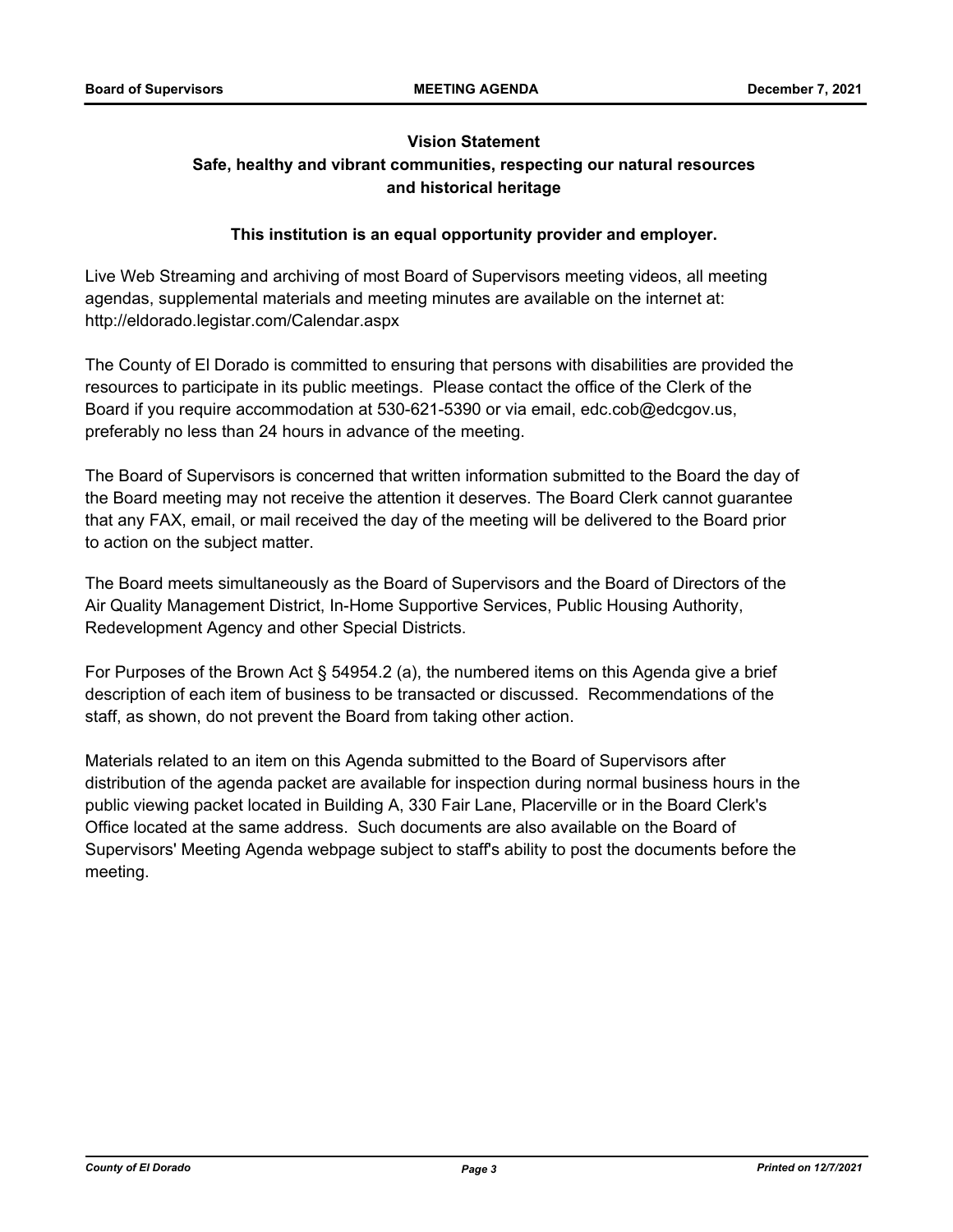#### **PROTOCOLS FOR PUBLIC COMMENT**

Public comment will be received at designated periods as called by the Board Chair.

Public comment on items scheduled for Closed Session will be received before the Board recesses to Closed Session.

Except with the consent of the Board, individuals shall be allowed to speak to an item only once.

On December 5, 2017, the Board adopted the following protocol relative to public comment periods. The Board adopted minor revisions to the protocol on August 24, 2021, incorporated herein:

The Board wants all members of the public to feel welcome to speak, especially regarding controversial items. Time for public input will be provided at every Board of Supervisors meeting. Individuals will have three minutes to address the Board. If the three minutes are exceeded the speaker's microphone will be muted. Applause or other outbursts are not allowed in the Board Chambers.

During noticed public hearings only, individuals authorized by organizations to speak to organizational positions may request additional time, up to five minutes.

Public comment on certain agenda items designated and approved by the Board may be treated differently within specific time limits per speaker or a limit on the total amount of time designated for public comment. It is the intent of the Board that quasi-jurisdictional matters have additional flexibility depending on the nature of the issue.The Board Chair may limit public comment during Open Forum.

Individual Board members may ask clarifying questions but will not engage in substantive dialogue with persons providing input to the Board.

If a person providing input to the Board creates a disruption by refusing to follow Board guidelines, the Board Chair may take the following actions:

Step 1. Request the person adhere to Board guidelines. If the person refuses, the Board Chair may turn off the speaker's microphone.

Step 2. If the disruption continues, the Board Chair may order a recess of the Board meeting. Step 3. If the disruption continues, the Board Chair may order the removal of the person from the Board meeting.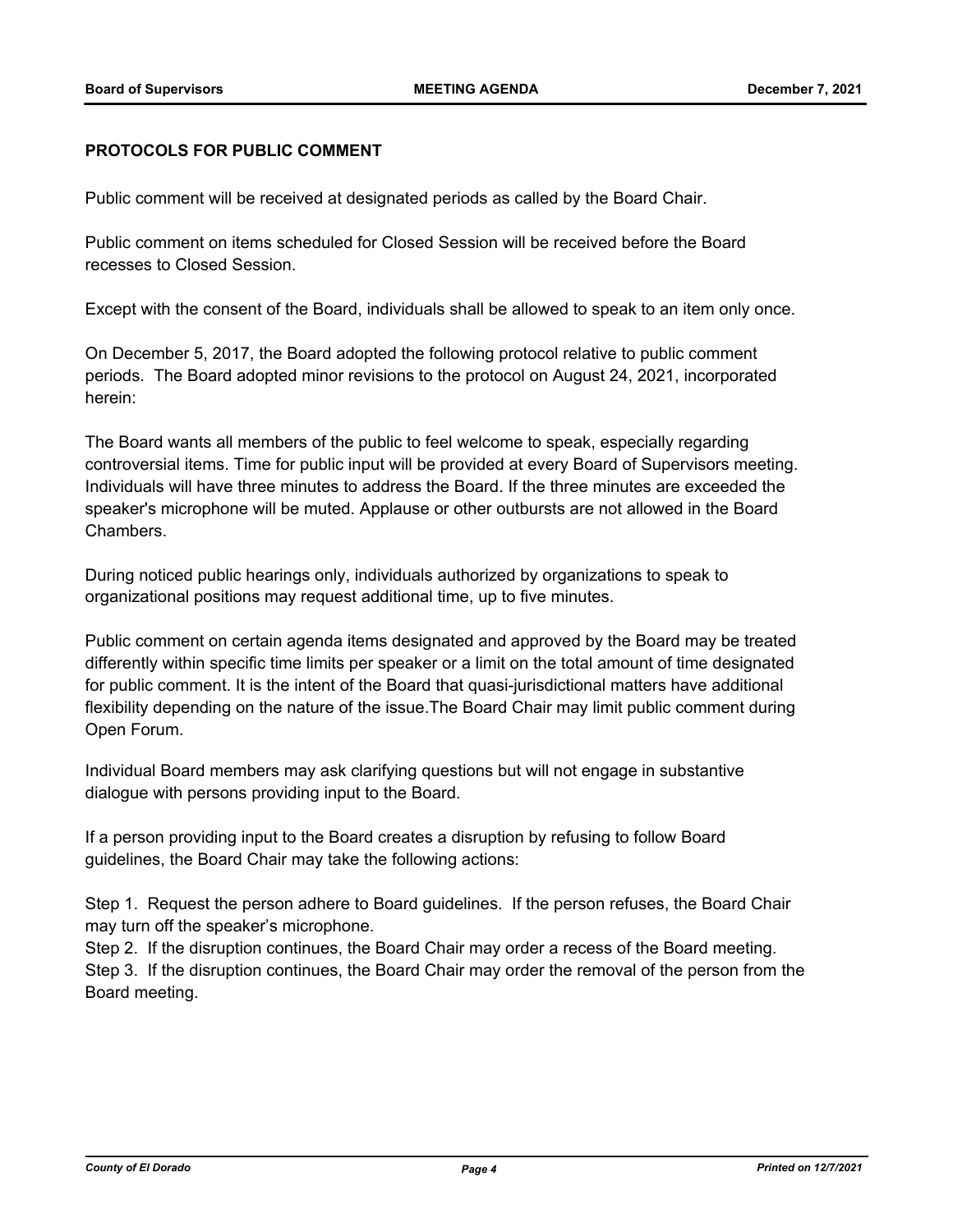## **9:00 A.M. - CALL TO ORDER**

### **INVOCATION AND PLEDGE OF ALLEGIANCE TO THE FLAG**

#### **ADOPTION OF THE AGENDA AND APPROVAL OF CONSENT CALENDAR**

The Board may make any necessary additions, deletions or corrections to the agenda including moving items to or from the Consent Calendar and adopt the agenda and the Consent Calendar with one single vote. A Board member may request an item be removed from the Consent Calendar for discussion and separate Board action. At the appropriate time as called by the Board Chair, members of the public may make a comment on matters on the Consent Calendar prior to Board action.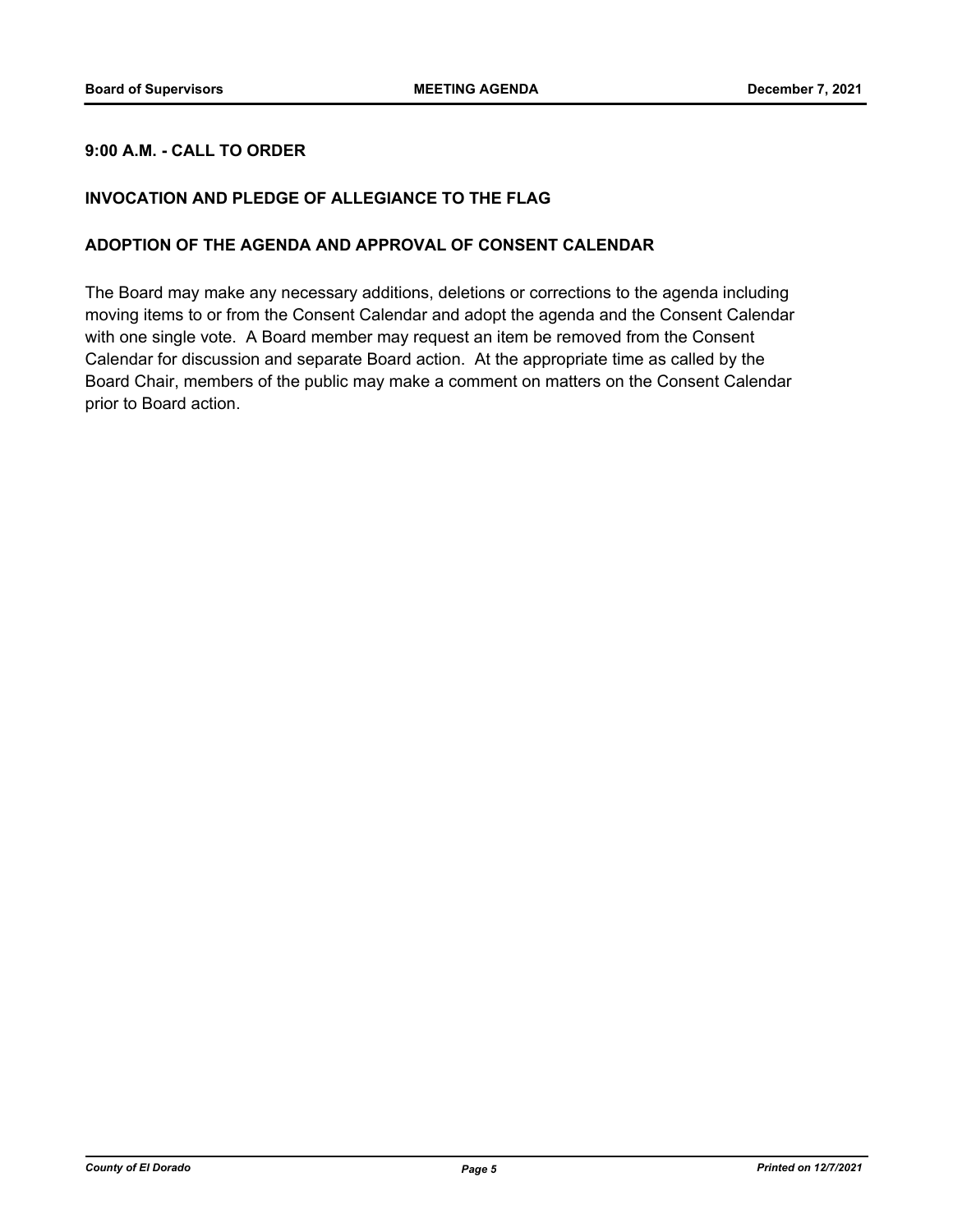#### **CONSENT CALENDAR**

Clerk of the Board recommending the Board approve the Minutes from the regular meeting of the Board on November 16, 2021. **1.** [21-1918](http://eldorado.legistar.com/gateway.aspx?m=l&id=/matter.aspx?key=30814)

#### **GENERAL GOVERNMENT - CONSENT ITEMS**

Assessors' Office recommending the Board approve and authorize the Purchasing Agent to sign License Agreement 6085 with MetroList Services Inc for access to MetroList's multiple listing service database containing real property listings for use in determining the value of real property located in El Dorado County, for a retroactive term of September 1, 2021 through August 31, 2024 with a Not to Exceed amount of \$16,200. **2.** [21-1838](http://eldorado.legistar.com/gateway.aspx?m=l&id=/matter.aspx?key=30734)

FUNDING: General Fund.

Chief Administrative Office recommending the Board order the Auditor-Controller to disburse \$422,000, upon receipt of verification of purchase, to the Lake Valley Fire Protection District from its Development Impact Mitigation Fee Account. **3.** [21-1837](http://eldorado.legistar.com/gateway.aspx?m=l&id=/matter.aspx?key=30733)

FUNDING: Development Impact Mitigation Fees.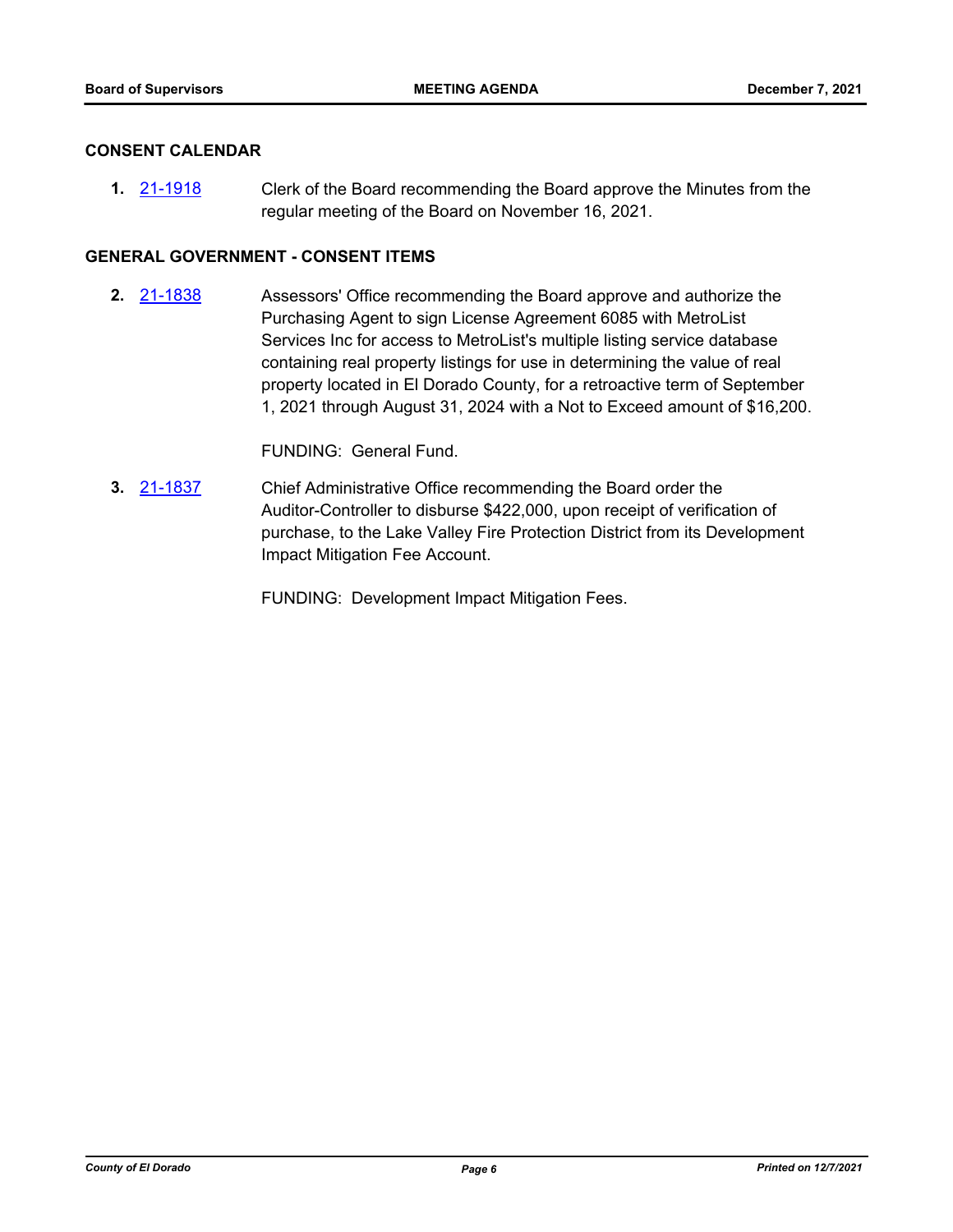- Chief Administrative Office recommending the Board: 1) Adopt and authorize the Chair to sign Resolutions making certain findings as required under the Mitigation Fee Act (Cal. Gov. Code §66000 et seq.) related to the development impact mitigation fees collected by the County on behalf of the Cameron Park Community Services District, Parks Resolution 167-2021, Cameron Park Community Services District, Fire Resolution 168-2021, El Dorado County Fire Protection District Resolution 169-2021, Diamond Springs El Dorado Fire Protection District Resolution 166-2021, El Dorado Hills County Water District Resolution 170-2021, Garden Valley Fire Protection District Resolution 171-2021, Georgetown Fire Protection District Resolution 172-2021, Lake Valley Fire Protection District Resolution 173-2021, and Rescue Fire Protection District Resolution 174-2021; and 2) Review, receive, and file the annual financial report required for the following special districts required under the Mitigation Fee Act for the period of July 1, 2020 through June 30, 2021: Cameron Park Community Services District (Fire Protection), Cameron Park Community Services District (Parks and Recreation), Diamond Springs - El Dorado Fire Protection District, El Dorado County Fire Protection District, El Dorado Hills Community Services District, El Dorado Hills County Water District, Garden Valley Fire Protection District, Georgetown Divide Recreation District, Georgetown Fire Protection District, Lake Valley Fire Protection District, Mosquito Fire Protection District, Pioneer Fire Protection District, and Rescue Fire Protection District. FUNDING: There is no fiscal impact to the County related to this action. **4.** [21-1849](http://eldorado.legistar.com/gateway.aspx?m=l&id=/matter.aspx?key=30745)
- Chief Administrative Office recommending the Board authorize the Chair to sign a letter to Governor Gavin Newsom urging his support of local school districts' efforts to return to the safe, normal education of the County's children. **5.** [21-1885](http://eldorado.legistar.com/gateway.aspx?m=l&id=/matter.aspx?key=30781)
- Chief Administrative Office recommending the Board receive and file special tax reports for County Service Area No. 3 and County Service Area 7, specific to the County of El Dorado ambulance services for Fiscal Year 2020-2021. **6.** [21-1751](http://eldorado.legistar.com/gateway.aspx?m=l&id=/matter.aspx?key=30647)

FUNDING: Special Taxes.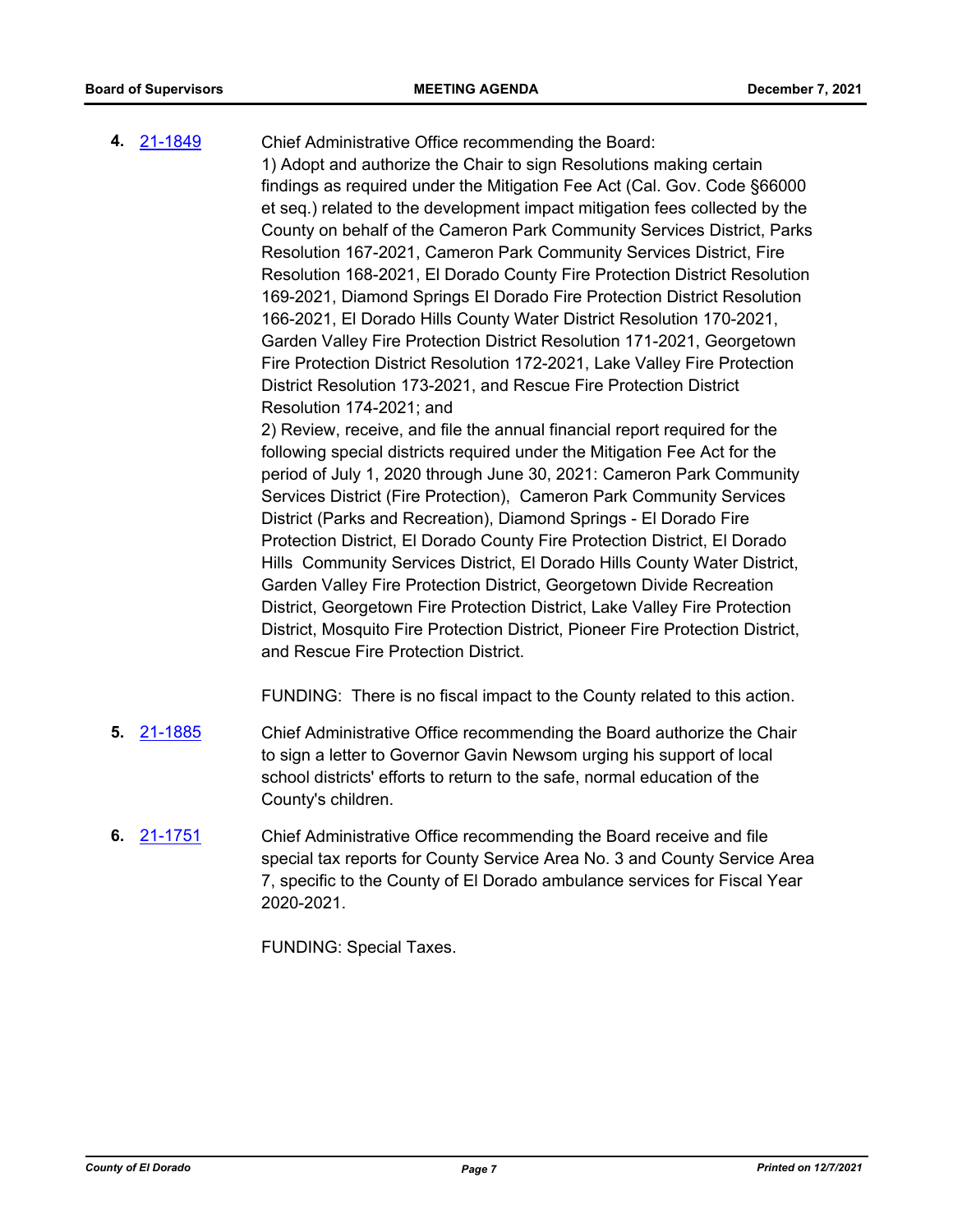Chief Administrative Officer recommending the Board adopt and authorize the Chair to sign Resolution 175-2021 amending the current Personnel Allocation Resolution to delete 1.0 full time equivalent vacant Sr. Administrative Analyst allocation in the Chief Administrative Office that was added on August 31, 2021 to serve as the American Rescue Plan Act Ombudsman. **7.** [21-1879](http://eldorado.legistar.com/gateway.aspx?m=l&id=/matter.aspx?key=30775)

FUNDING: American Rescue Plan Act.

Chief Administrative Officer and Director of Human Resources recommending the Board approve the Final Passage (Second Reading) of Ordinance 5153 amending El Dorado County Ordinance Chapter 2.06 Board of Supervisors - Conduct of Business and Compensation. (Cont. 11/16/2021, Item 36) **8.** [21-1733](http://eldorado.legistar.com/gateway.aspx?m=l&id=/matter.aspx?key=30628)

FUNDING: General Fund.

Chief Administrative Office, Emergency Medical Services and Emergency Preparedness and Response Division, recommending the Board: 1) Make a finding in accordance with County Ordinance 5116, Title 3, Chapter 3.13, Section 3.13.30 that the work provided by NBS Government Finance Group for the provision of annual tax roll billing consulting services for County Service Areas 3 and 7 requires specialty skills and qualifications not expressly identified in County classifications are involved in the performance of the work; and 2) Authorize the Chair to execute Amendment I to Agreement 3396, increasing the total not-to-exceed (NTE) \$99,948.71 for a new total NTE of \$219,948.71 for services and extending the term through December 31, 2024. **9.** [21-1227](http://eldorado.legistar.com/gateway.aspx?m=l&id=/matter.aspx?key=30122)

FUNDING: County Service Areas 3 and 7.

Chief Administrative Office, Facilities Division, recommending the Board: 1) Authorize the Purchasing Agent to sign Amendment I to Facility Use Agreement 4481 with the Assembly Committee on Rules, California State Assembly for 96 square feet of space located at 2441 Headington Road in Placerville; and **10.** [21-1371](http://eldorado.legistar.com/gateway.aspx?m=l&id=/matter.aspx?key=30266)

2) Make findings pursuant to Government Code 25526.6 that issuance of this Facility Use Agreement is in the public interest.

FUNDING: General Fund.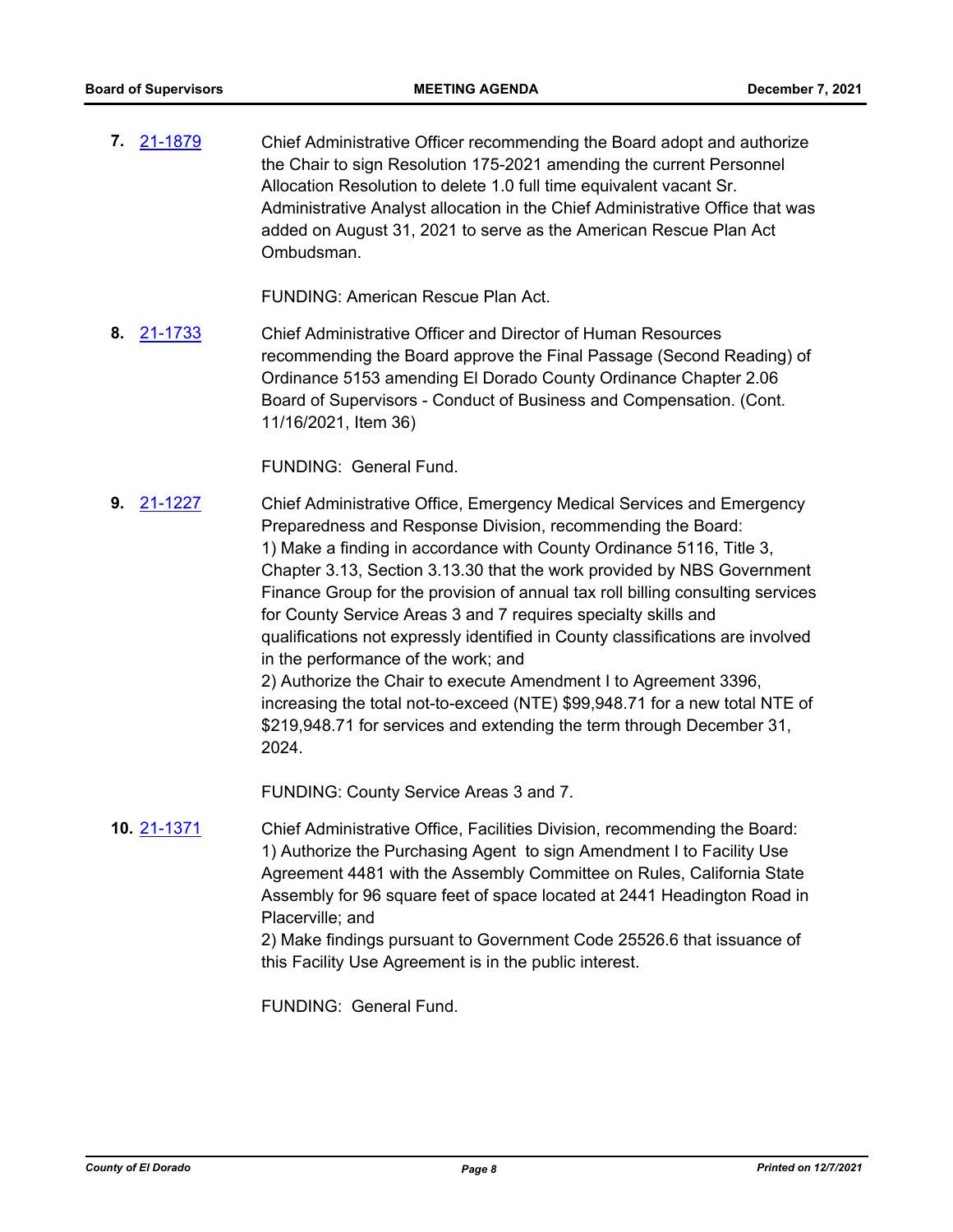| 11. 21-1492        | Chief Administrative Office, Facilities Division, recommending the Board<br>consider the following:                                                                                                                                                                                                                                                                                                                                                                                                                      |
|--------------------|--------------------------------------------------------------------------------------------------------------------------------------------------------------------------------------------------------------------------------------------------------------------------------------------------------------------------------------------------------------------------------------------------------------------------------------------------------------------------------------------------------------------------|
|                    | 1) Make findings pursuant to Article II, Section 210b (6) of the El Dorado<br>County Charter that independent contractors can more economically and<br>feasibly perform the work under this agreement than County employees;<br>and                                                                                                                                                                                                                                                                                      |
|                    | 2) Authorize the Purchasing Agent to sign Agreement for Services 6044<br>with W.W. Grainger in an amount not-to-exceed \$139,946 for a one year<br>term to provide facility condition assessment services.                                                                                                                                                                                                                                                                                                               |
|                    | FUNDING: Accumulative Capital Outlay Fund.                                                                                                                                                                                                                                                                                                                                                                                                                                                                               |
| <b>12. 21-1624</b> | Chief Administrative Office, Facilities Division, recommending the Board:<br>1) Authorize the Purchasing Agent to execute Amendment I to Agreement<br>for Services 5158 with Williams + Paddon/Architects + Planners, Inc. to<br>extend the term two years to provide on-call architectural services as<br>related to the Department of Transportation's Shakori Garage<br>Replacement; and                                                                                                                              |
|                    | 2) Make findings pursuant to Article II, Section 210b(6) of the El Dorado<br>County Charter that the ongoing aggregate of work to be performed is not<br>sufficient to warrant the addition of permanent staff.                                                                                                                                                                                                                                                                                                          |
|                    | FUNDING: General Fund Capital Reserve.                                                                                                                                                                                                                                                                                                                                                                                                                                                                                   |
| <b>13. 21-1670</b> | Chief Administrative Office, Facilities Division, recommending the Board<br>consider the following:                                                                                                                                                                                                                                                                                                                                                                                                                      |
|                    | 1) Find pursuant to Article II, Section 210b(6) of the El Dorado County<br>Charter that the ongoing aggregate of the work to be performed in<br>Agreement for Services 4495 is not sufficient to warrant the addition of<br>permanent staff; and                                                                                                                                                                                                                                                                         |
|                    | 2) Authorize the Purchasing Agent to sign Amendment II to Agreement for<br>Services 4495 with AMG Management Group LLC, to increase the term by<br>one year and compensation by \$109,420 to provide ongoing facility project<br>management and due diligence services regarding Senate Bill 844 Adult<br>Local Criminal Justice Facility Financing Placerville Jail Expansion Project<br>and Senate Bill 81 Local Youthful Offender Rehabilitative Financing<br>Program New Placerville Juvenile Hall Facility Project. |
|                    | FUNDING: Senate Bills 844 and 81 grant funding.                                                                                                                                                                                                                                                                                                                                                                                                                                                                          |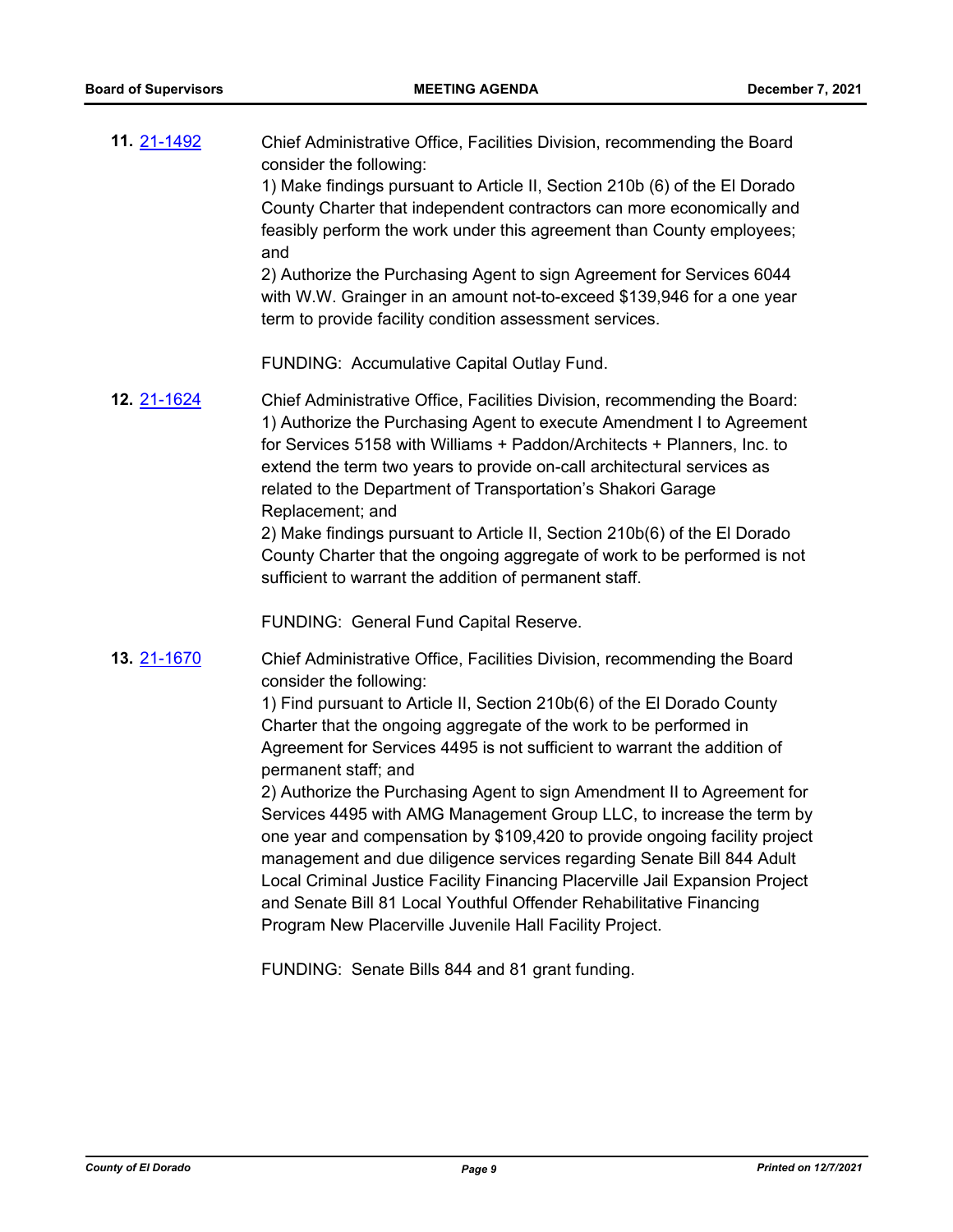| 14. 21-1723         | Chief Administrative Office, Procurement & Contracts Division, on behalf<br>of Information Technologies (IT), recommending the Board:<br>1) Authorize the Fixed Asset addition of twelve (12) servers and two (2)<br>network switching devices for the Department of Information Technologies<br>to the FY 2021-22 budget;<br>2) Waive formal bid requirements in accordance with Purchasing<br>Ordinance 3.12.160, exemptions from competitive process, Section D;<br>3) Authorize the Purchasing Agent to utilize National Association of State<br>Procurement Officials competitively bid contract MNWNC-109 from<br>SidePath, Inc. for the acquisition of twelve (12) servers (VxRail P670F<br>7-Node Cluster, VxRail E660F 5-Node Cluster) and two (2) network<br>switching devices (2GbE Connectivity); and<br>4) Authorize the Purchasing Agent to issue a purchase order in the amount<br>of \$837,874.40 including applicable taxes and fees for server and switch<br>equipment. |
|---------------------|-------------------------------------------------------------------------------------------------------------------------------------------------------------------------------------------------------------------------------------------------------------------------------------------------------------------------------------------------------------------------------------------------------------------------------------------------------------------------------------------------------------------------------------------------------------------------------------------------------------------------------------------------------------------------------------------------------------------------------------------------------------------------------------------------------------------------------------------------------------------------------------------------------------------------------------------------------------------------------------------|
|                     | <b>FUNDING: General Fund.</b>                                                                                                                                                                                                                                                                                                                                                                                                                                                                                                                                                                                                                                                                                                                                                                                                                                                                                                                                                             |
| 15. 21-1881         | Clerk of the Board, with the recommendation of Supervisor Thomas, make<br>the following appointment to the Diamond Springs and El Dorado<br><b>Community Advisory Committee:</b><br>Appoint Patrick Klein, Member, Term Expiration 12/7/2025.                                                                                                                                                                                                                                                                                                                                                                                                                                                                                                                                                                                                                                                                                                                                             |
|                     | <b>FUNDING: N/A</b>                                                                                                                                                                                                                                                                                                                                                                                                                                                                                                                                                                                                                                                                                                                                                                                                                                                                                                                                                                       |
| 16. 21-1888         | Clerk of the Board, based upon the recommendation of the Behavioral<br>Health Commission, recommending the Board make the following<br>appointment to the Behavioral Health Commission:<br>Reappoint Debra Thornburgh, Commission Member, Term Expiration<br>12/7/2024.                                                                                                                                                                                                                                                                                                                                                                                                                                                                                                                                                                                                                                                                                                                   |
|                     | <b>FUNDING: N/A</b>                                                                                                                                                                                                                                                                                                                                                                                                                                                                                                                                                                                                                                                                                                                                                                                                                                                                                                                                                                       |
| 17. 2 <u>1-1853</u> | Election Department recommending the Board declare the results of the<br>official canvass of the November 2, 2021 Consolidated Districts Election<br>conducted by the Election Department.                                                                                                                                                                                                                                                                                                                                                                                                                                                                                                                                                                                                                                                                                                                                                                                                |
|                     | FUNDING: Fee Offset.                                                                                                                                                                                                                                                                                                                                                                                                                                                                                                                                                                                                                                                                                                                                                                                                                                                                                                                                                                      |
| 18. 21-1884         | Human Resources Department recommending the Board, acting as the<br>Board of Directors for the Air Quality Management District, approve and<br>adopt the revised Air Quality Engineer class specification.                                                                                                                                                                                                                                                                                                                                                                                                                                                                                                                                                                                                                                                                                                                                                                                |
|                     | <b>FUNDING: N/A</b>                                                                                                                                                                                                                                                                                                                                                                                                                                                                                                                                                                                                                                                                                                                                                                                                                                                                                                                                                                       |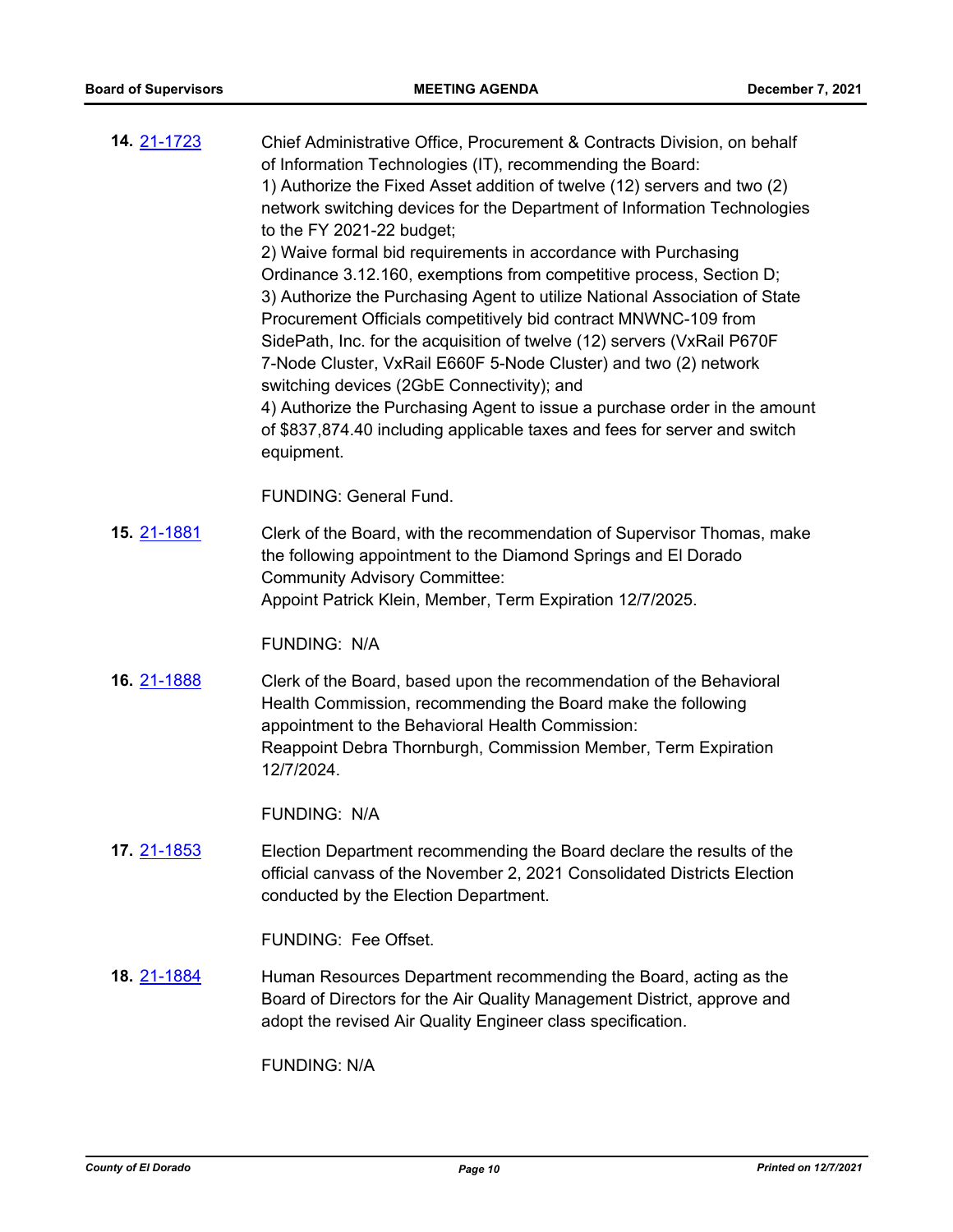| 19. 21-1859 | Human Resources Department and the District Attorney's Office<br>recommending the Board consider the following related to the District<br>Attorney's Office:<br>1) Approve and adopt the District Attorney's Office department specific<br>class specification of Assistant Chief Investigator (District Attorney); and<br>2) Adopt and authorize the Chair to sign Resolution 176-2021 to:<br>a) Approve the salary range, job class number, and bargaining unit for the<br>new classification of Assistant Chief Investigator (District Attorney);<br>b) Addition of 1.0 Full Time Equivalent (FTE) Assistant Chief Investigator<br>(District Attorney) allocation;<br>c) Addition of 1.0 FTE Assistant District Attorney allocation;<br>d) Deletion of 1.0 FTE Investigator (District Attorney) allocation; and<br>e) Deletion of 1.0 FTE Deputy District Attorney I-IV allocation in the District<br>Attorney's Office in the Authorized Personnel Allocation Resolution. |
|-------------|-------------------------------------------------------------------------------------------------------------------------------------------------------------------------------------------------------------------------------------------------------------------------------------------------------------------------------------------------------------------------------------------------------------------------------------------------------------------------------------------------------------------------------------------------------------------------------------------------------------------------------------------------------------------------------------------------------------------------------------------------------------------------------------------------------------------------------------------------------------------------------------------------------------------------------------------------------------------------------|
|             | FUNDING: Grant Funding and General Fund.                                                                                                                                                                                                                                                                                                                                                                                                                                                                                                                                                                                                                                                                                                                                                                                                                                                                                                                                      |
| 20. 21-1840 | Information Technologies Department recommending the Board:<br>1) Approve and authorize the Chair to execute Amendment I to Agreement<br>5823 with AgreeYa Solutions, Inc., incorporating El Dorado County's<br>Health Insurance Portability and Accountability Act Business Associate<br>Agreement as an exhibit; and<br>2) Authorize the Purchasing Agent to sign any amendments to Agreement<br>5823 that do not extend the term or increase the dollar amount.                                                                                                                                                                                                                                                                                                                                                                                                                                                                                                            |
|             | <b>FUNDING: N/A</b>                                                                                                                                                                                                                                                                                                                                                                                                                                                                                                                                                                                                                                                                                                                                                                                                                                                                                                                                                           |
| 21. 21-1830 | Treasurer/Tax Collector recommending the Board authorize the issuance<br>of a business license to Beverly Barad operating a fortunetelling/psychic<br>reading business via phone and Skype readings from her home in the<br>Shingle Springs area.                                                                                                                                                                                                                                                                                                                                                                                                                                                                                                                                                                                                                                                                                                                             |
|             | FUNDING: Applicant Fees.                                                                                                                                                                                                                                                                                                                                                                                                                                                                                                                                                                                                                                                                                                                                                                                                                                                                                                                                                      |
| 22. 21-1782 | Supervisor Novasel recommending the Board authorize the Chair's<br>signature on a Proclamation recognizing December 10, 2021 as Human                                                                                                                                                                                                                                                                                                                                                                                                                                                                                                                                                                                                                                                                                                                                                                                                                                         |

Rights Day in El Dorado County.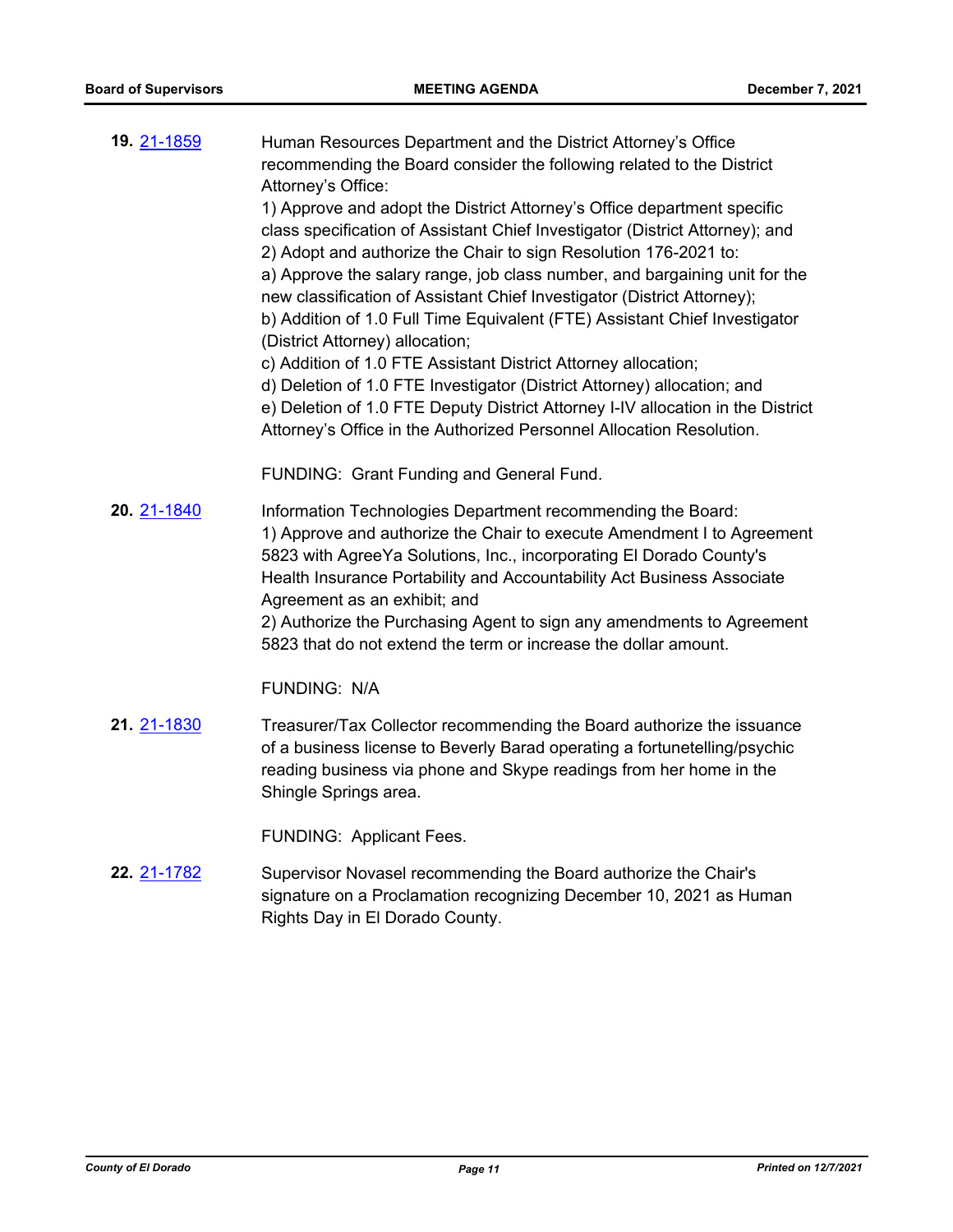#### **HEALTH AND HUMAN SERVICES - CONSENT ITEMS**

Health and Human Services Agency (HHSA) recommending the Board: 1) Make findings in accordance with County Ordinance 3.13.030 that it is appropriate to enter into Agreement 6035 with Pallco Enterprises, Inc., dba as Orion Outdoor Media, to print, install, and maintain outdoor media posters as there are specialty skills, qualifications, and equipment not expressly identified in County classifications involved in the performance of the work; 2) Approve and authorize the Chair to sign Agreement for Services 6035 with Pallco Enterprises, Inc. for the provision of outdoor advertising, with a maximum contractual obligation of \$113,500 for the term of three years and four months from February 1, 2022 to June 30, 2025; and 3) Authorize the HHSA Director or their designee to execute further documents relating to the Agreement, contingent upon County Counsel and Risk Management approval, including amendments which do not increase the maximum dollar amount or term of the Agreement. **23.** [21-1583](http://eldorado.legistar.com/gateway.aspx?m=l&id=/matter.aspx?key=30478)

FUNDING: 100% State funding.

Health and Human Services Agency (HHSA) recommending the Board: 1) Make findings in accordance with County Ordinance 3.13.030 that it is appropriate to contract with The Center for Common Concerns (HomeBase) because "Specialty skills and qualifications not expressly identified in County classifications are involved in the performance of the work;" **24.** [21-1602](http://eldorado.legistar.com/gateway.aspx?m=l&id=/matter.aspx?key=30497)

> 2) Approve and authorize the Chair to sign Amendment 1 to Agreement for Services 5919 with The Center for Common Concerns (HomeBase), with no change to the term through September 30, 2022, and with an increase of \$175,000 for a new maximum obligation of \$250,000, for the provision of strategic and practical technical assistance and support for the El Dorado Opportunity Knocks Continuum of Care, and HHSA Homeless Program; and

> 3) Authorize the HHSA Director or their designee to execute further documents relating to Agreement for Services 5919, contingent upon approval by County Counsel and Risk Management, including amendments which do not increase the maximum dollar amount or term of the Agreement.

FUNDING: 100% Federal: Homeless Housing, Assistance, and Prevention Program (HHAP) funding.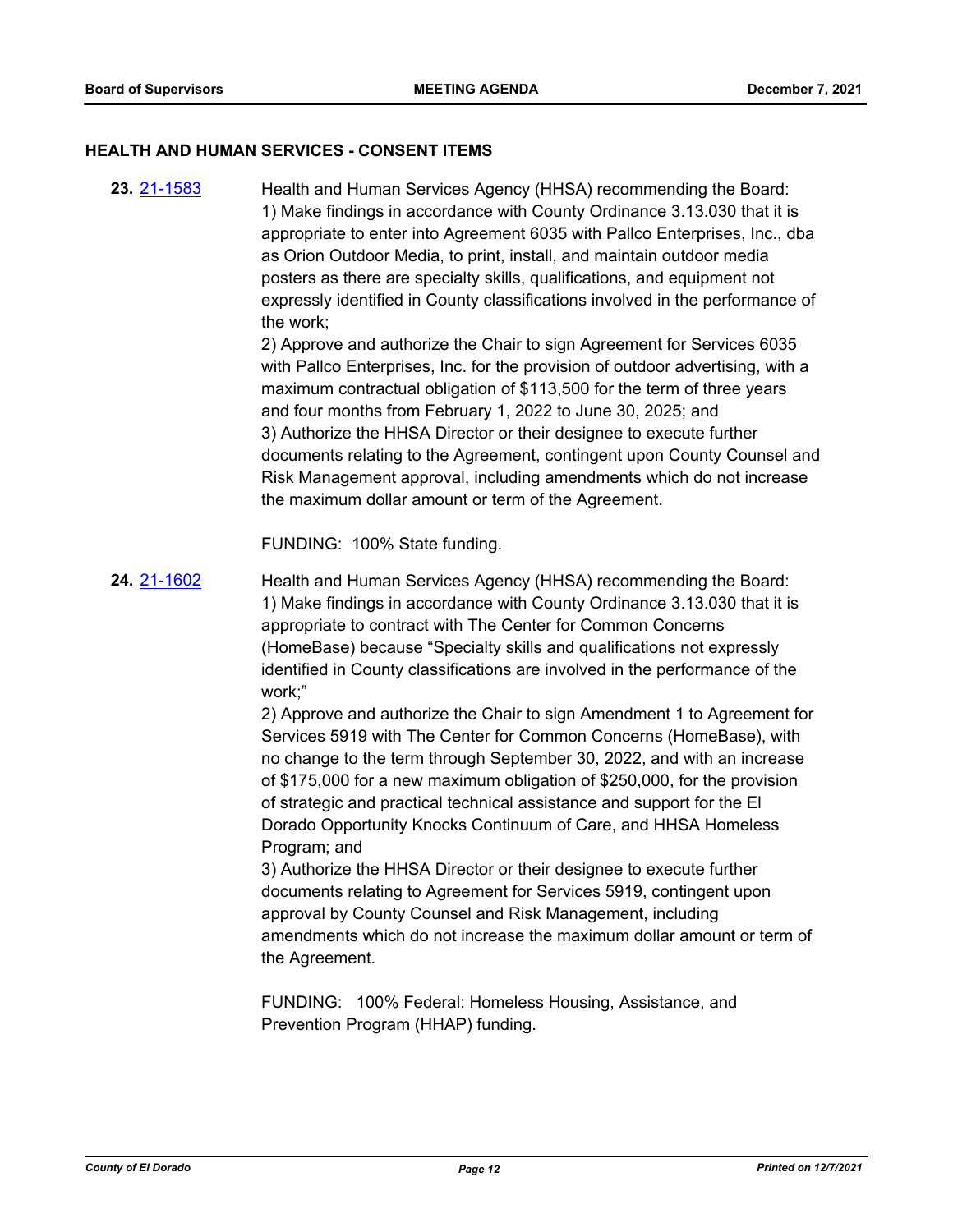Health and Human Services Agency (HHSA) recommending: 1) Approve and authorize the Chair to sign Agreement 6017 with California Mental Health Services Authority (CalMHSA) for the provision of a California-centric enterprise solution for Electronic Health Records (EHR) Program Participation Agreement, with a not-to-exceed (NTE) amount of \$50,000, and for the retroactive term of one (1) year from July 1, 2021 through June 30, 2022; and 3) Authorize the HHSA Director or their designee to execute further documents relating to Agreement 6017, contingent upon approval by County Counsel and Risk Management, including amendments which do not increase the maximum dollar amount or term of the Agreement. **25.** [21-1677](http://eldorado.legistar.com/gateway.aspx?m=l&id=/matter.aspx?key=30572)

FUNDING: 100% Behavioral Health QIP Startup Funds.

Health and Human Services Agency recommending the Board adopt and authorize the Chair to sign a Proclamation recognizing November 20, 2021 as National Adoption Day in the County of El Dorado, and express appreciation to Lilliput Children's Services, Stanford Sierra Youth & Families, Sierra Child and Family Services, and the citizens of El Dorado County who have provided permanent families for children through adoption. **26.** [21-1695](http://eldorado.legistar.com/gateway.aspx?m=l&id=/matter.aspx?key=30590)

FUNDING: N/A

Health and Human Services Agency recommending the Board adopt and authorize the Chair to sign Resolution 164-2021 to: 1) Approve the addition of one (1.0) Full Time Equivalent (FTE) Office Assistant I/II - Limited Term allocation; and 2) Approve the addition of one (1.0) FTE Program Assistant - Limited Term allocation in the Health and Human Services Agency. **27.** [21-1725](http://eldorado.legistar.com/gateway.aspx?m=l&id=/matter.aspx?key=30620)

> FUNDING: 100% American Rescue Plan Act (ARPA) Low-Income Home Energy Assistance Program.

Health and Human Services Agency (HHSA) recommending the Board: 1) Accept, with gratitude, an unrestricted donation of \$10,000 from the El Dorado Community Foundation, to support efforts by the Animal Services Program during the Caldor Fire; and 2) Authorize the HHSA Director or designee to execute document(s) relating to the donation from the El Dorado Community Foundation to the Animal Services Program. **28.** [21-1735](http://eldorado.legistar.com/gateway.aspx?m=l&id=/matter.aspx?key=30630)

FUNDING: El Dorado Community Foundation.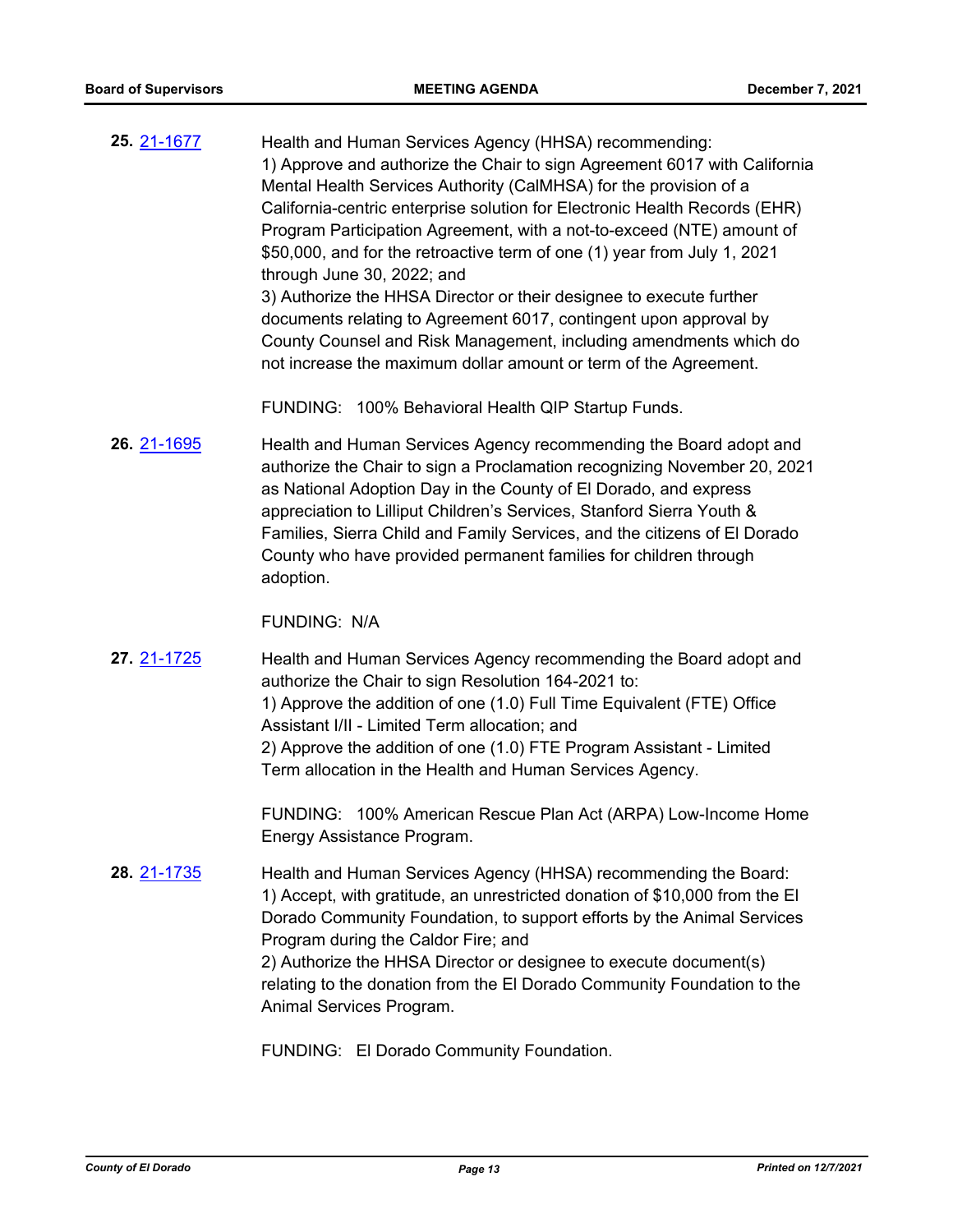Health and Human Services Agency (HHSA) recommending the Board: 1) Approve and authorize the Chair to sign Funding Out Agreement 6112 with El Dorado County Community Health Center to support their mobile dental program, in the amount of \$85,000, effective upon execution through June 30, 2022; and 2) Authorize the Director of HHSA or their designee to execute further documents relating to Agreement 6112, contingent upon County Counsel and Risk Management approval, including amendments which do not **29.** [21-1764](http://eldorado.legistar.com/gateway.aspx?m=l&id=/matter.aspx?key=30660)

FUNDING: California Department of Public Health Oral Health Grant.

increase the maximum dollar amount or term of the Agreement.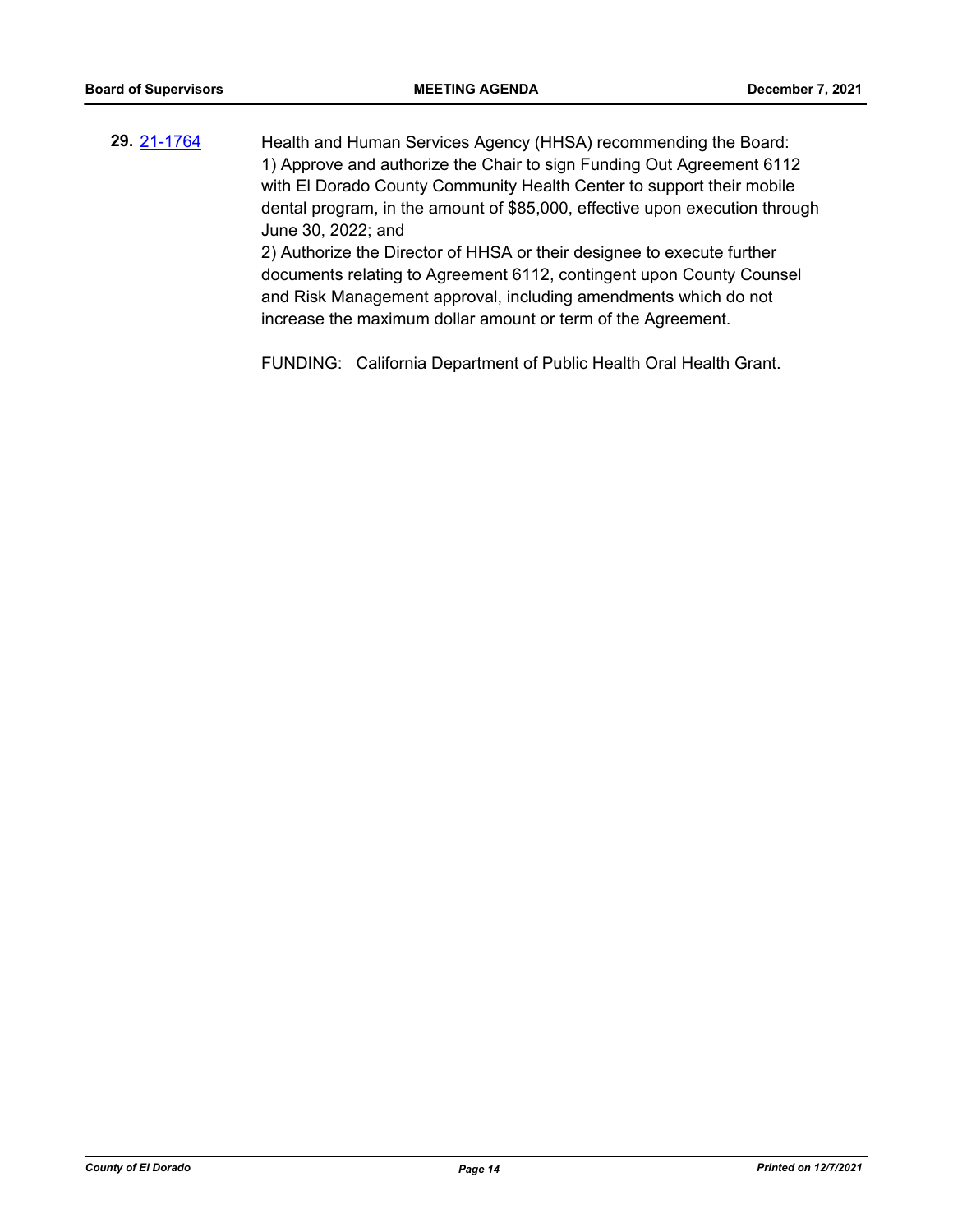#### **LAND USE AND DEVELOPMENT - CONSENT ITEMS**

- Air Quality Management District (AQMD) recommending the Board, acting as the AQMD Board of Directors: 1) Adopt and authorize the Chair to sign Resolution 154-2021, approving proposed revised Rule 523-1 Federal Non-Attainment New Source Review ("Rule"); and 2) Direct staff to forward the Rule to the California Air Resources Board for transmittal to the U.S. Environmental Protection Agency as a revision to the State Implementation Plan, replacing the previous 2019 version of Rule 523-1. FUNDING: N/A **30.** [21-1101](http://eldorado.legistar.com/gateway.aspx?m=l&id=/matter.aspx?key=29996) Department of Transportation recommending the Board receive and file Annual Mitigation Reports for Fiscal Year 2020-21: 1) The Traffic Impact Fee Program in compliance with California Government Code Section 66006; 2 The Community Benefit Fee according to the Alto, LLC Development Agreement in compliance with California Government Code Sections **31.** [21-1232](http://eldorado.legistar.com/gateway.aspx?m=l&id=/matter.aspx?key=30127)
	- 3) The Developer fee programs of: Bar J, Marble Valley, Serrano J7 Frontage Improvement and Bass Lake Hills Specific Plan Public Facilities Plan in compliance with California Government Code Sections 66006; and

4) The Intelligent Transportation System Program in compliance with California Government Code Sections 66006.

FUNDING: N/A

65865(e) and 66006;

Department of Transportation recommending the Board approve and authorize the Director of Transportation to sign a Modification to the United States Department of Agriculture Forest Service Domestic Grant 18-DG-11051900-022, which will increase the current grant funding from \$345,000 to \$375,000 for use on the Country Club Heights Erosion Control Project, Capital Improvement Program, 36107009. **32.** [21-1760](http://eldorado.legistar.com/gateway.aspx?m=l&id=/matter.aspx?key=30656)

FUNDING: United States Forest Service Grant Funds. (100% - Federal)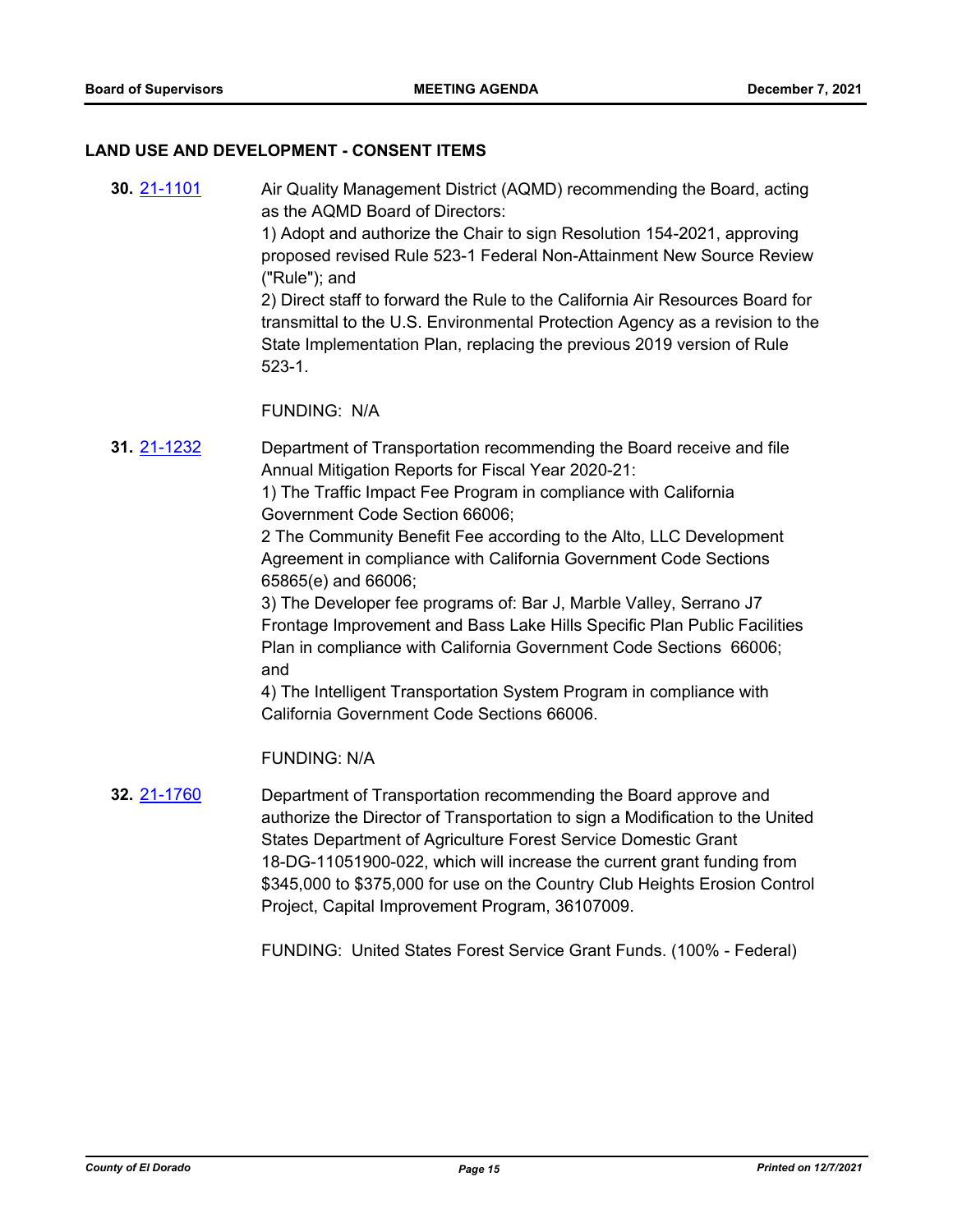| 33. 21-1822 | Department of Transportation recommending the Board consider the<br>following:<br>1) Accept the subdivision improvements for Saratoga Estates Villages 2A,<br>2B, 2C, and 3, TM 14-1520, as complete;<br>2) Reduce Performance Bond 30050876 from \$5,668,639.20 to<br>\$964,151.92, which is ten percent of the total cost of the subdivision<br>improvements, an amount which guarantees against any defective work,<br>labor done, or defective materials furnished, which is to be released after<br>one year if no claims are made;<br>3) Hold Laborers & Materialmens Bond 30050876 in the amount of<br>\$4,820,759.60 for six months to guarantee payments to persons furnishing<br>labor, materials, or equipment; and<br>4) Authorize the Clerk of the Board to release the respective Bonds after<br>the required time periods upon written request by Transportation. |
|-------------|----------------------------------------------------------------------------------------------------------------------------------------------------------------------------------------------------------------------------------------------------------------------------------------------------------------------------------------------------------------------------------------------------------------------------------------------------------------------------------------------------------------------------------------------------------------------------------------------------------------------------------------------------------------------------------------------------------------------------------------------------------------------------------------------------------------------------------------------------------------------------------|
|             | FUNDING: Developer Funded.                                                                                                                                                                                                                                                                                                                                                                                                                                                                                                                                                                                                                                                                                                                                                                                                                                                       |
| 34. 21-1825 | Department of Transportation recommending the Board consider the<br>following:<br>1) Approve and authorize the Chair to sign the Notice of Acceptance with<br>Rapid Construction, Inc. for the Country Club Heights Erosion Control<br>Project - Phase III, Capital Improvement Program 36107009, Contract<br>5408; and<br>2) Approve and authorize the Clerk of the Board to release the Payment<br>and Performance Bonds to the Surety upon notification from the<br>Department of Transportation, after the one-year guarantee period.                                                                                                                                                                                                                                                                                                                                        |
|             | FUNDING: Funding for Phase III work is as follows: United States Forest<br>Service (28% - Federal), California Tahoe Conservancy (60% - State), and<br>Tahoe Regional Planning Agency - Water Quality/Stream Environment<br>Zone Mitigation (12% - Local).                                                                                                                                                                                                                                                                                                                                                                                                                                                                                                                                                                                                                       |
| 35. 21-1860 | Department of Transportation and Chief Administrative Office, Community<br>Development Finance and Administration Division, recommending the<br>Board approve the attached budget transfer to establish appropriations in<br>a recently established special revenue fund for developer-funded Silver<br>Springs Right-of-Way costs in FY 2021-22. (4/5 vote required)                                                                                                                                                                                                                                                                                                                                                                                                                                                                                                            |

FUNDING: Developer Funded.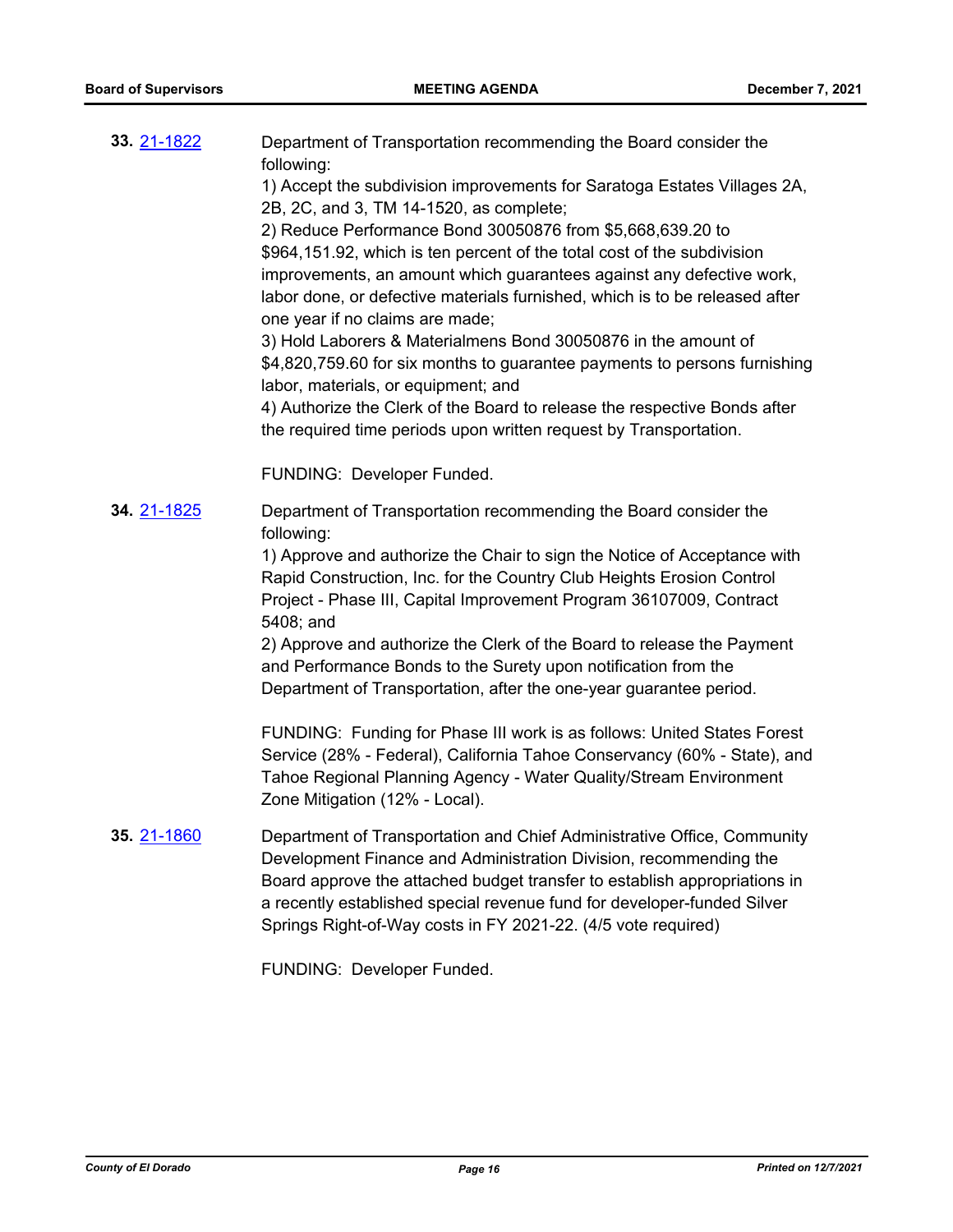Department of Transportation recommending the Board approve and authorize the Chair to sign the Second Amendment to Agreement for Services 3392 with Dewberry Engineers, Inc., for on-call structural engineering and associated services, extending the performance period an additional two (2) years to December 10, 2023, updating one classification on the rate schedule, and updating contract language per California Department of Transportation federal funding requirements. **36.** [21-1533](http://eldorado.legistar.com/gateway.aspx?m=l&id=/matter.aspx?key=30428)

> FUNDING: Funding for various Capital Improvement Program and Environmental Improvement Program projects, will be provided by associated Federal, State, and Local funding sources. Local funding sources may include any combination of the following: Traffic Impact Fee Program, Missouri Flat Area Master Circulation and Financing Plan, Road Fund, Tribe Funds, Accumulative Capital Outlay, Developer Advanced Funds, Sacramento Municipal Utility District, and/or General Fund.

Department of Transportation recommending the following as related to the U.S. 50 / Camino Area Safety Project, Capital Improvement Program number 71319/36104015: **37.** [21-1408](http://eldorado.legistar.com/gateway.aspx?m=l&id=/matter.aspx?key=30303)

> 1) Approve and authorize the Chair to sign Relinquishment (State Highway) Agreement 03-0700 between the California Department of Transportation and County of El Dorado, in order to relinquish to County a portion of a State Highway Right-of-Way within County's jurisdiction; and 2) Adopt and authorize the Chair to sign Resolution 177-2021 to authorize the Chair to execute and confirm the Relinquishment (State Highway) Agreement 03-0700.

FUNDING: Regional Surface Transportation Program Exchange Funds-Rural-EDCTC (47%), Traffic Impact Fee - Hwy 50 (37%), State Transportation Impact Mitigation Fee (10%), Tribe Funds (5%), and Road Fund (1%). (State and Local Funds)

Planning and Building Department recommending the Board receive and file the Annual Report for Fiscal Year 2020-21 for the Ecological Preserve Fee and Oak Woodland Conservation Fee Programs in compliance with California Government Code Section 66006. **38.** [21-1231](http://eldorado.legistar.com/gateway.aspx?m=l&id=/matter.aspx?key=30126)

> FUNDING: Ecological Preserve Fees and Oak Woodland Conservation Fees.

Staff recommending this matter be Continued to December 14, 2021.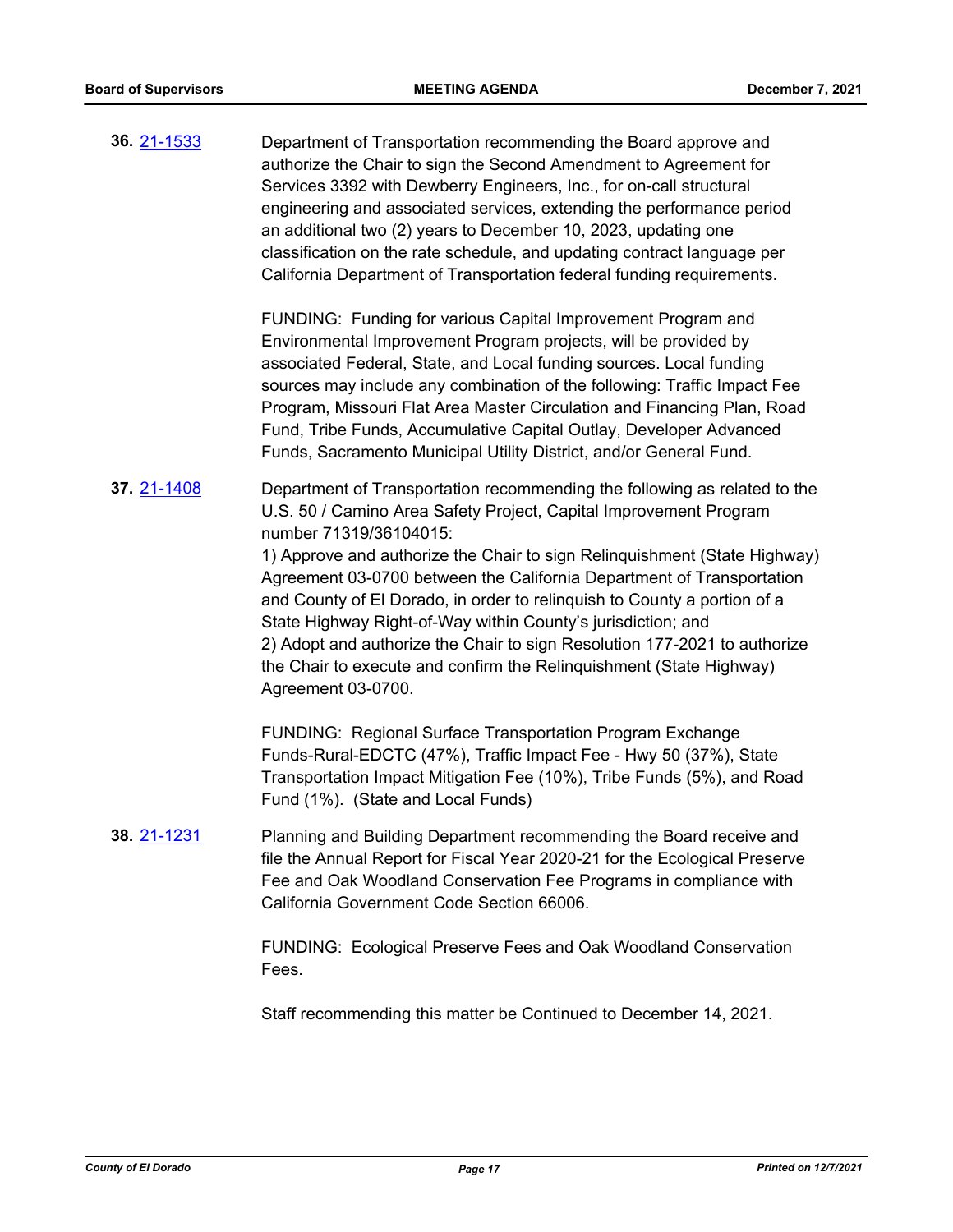Planning and Building Department, Planning Division, Current Planning Unit, recommending the Board approve and authorize the Chair to sign Amendment II to Agreement 3802 with Dudek, increasing the compensation amount by \$400,000 for a total not-to-exceed amount of \$800,000 and other minor administrative changes determined necessary with no changes to the scope or term of the Agreement. **39.** [21-1257](http://eldorado.legistar.com/gateway.aspx?m=l&id=/matter.aspx?key=30152)

FUNDING: Applicant Funded / Transient Occupancy Tax.

Planning and Building Department, Planning Division, Current Planning Unit, recommending the Board approve and authorize the Chair to sign Amendment IV to Agreement 447 with Ascent Environmental, Inc., increasing the compensation amount by \$800,000 for a total not-to-exceed amount of \$1,600,000, updating Exhibit B to reflect the consultant's current hourly rates, and other minor administrative changes determined necessary, with no changes to the scope or term of the Agreement. **40.** [21-1258](http://eldorado.legistar.com/gateway.aspx?m=l&id=/matter.aspx?key=30153)

FUNDING: Applicant Funded.

Planning and Building Department, Planning Division, Long Range Planning Unit, recommending the Board consider the following: 1) In accordance with Chapter 3.13, Section 3.13.030 of County Ordinance Code, Contracting Out, find that for the Zoning Ordinance Update Project, due to the limited timeframes, temporary or occasional nature, or schedule for the project or scope of work, the ongoing aggregate of work to be performed is not sufficient to warrant the addition of permanent staff; and 2) Approve and authorize the Chair to sign Agreement 5857 with Dudek to assist the County with updating Title 130 of the County Zoning Ordinance, with a not-to-exceed amount of \$102,545, and a term of three (3) years effective upon execution. **41.** [21-1753](http://eldorado.legistar.com/gateway.aspx?m=l&id=/matter.aspx?key=30649)

FUNDING: General Fund.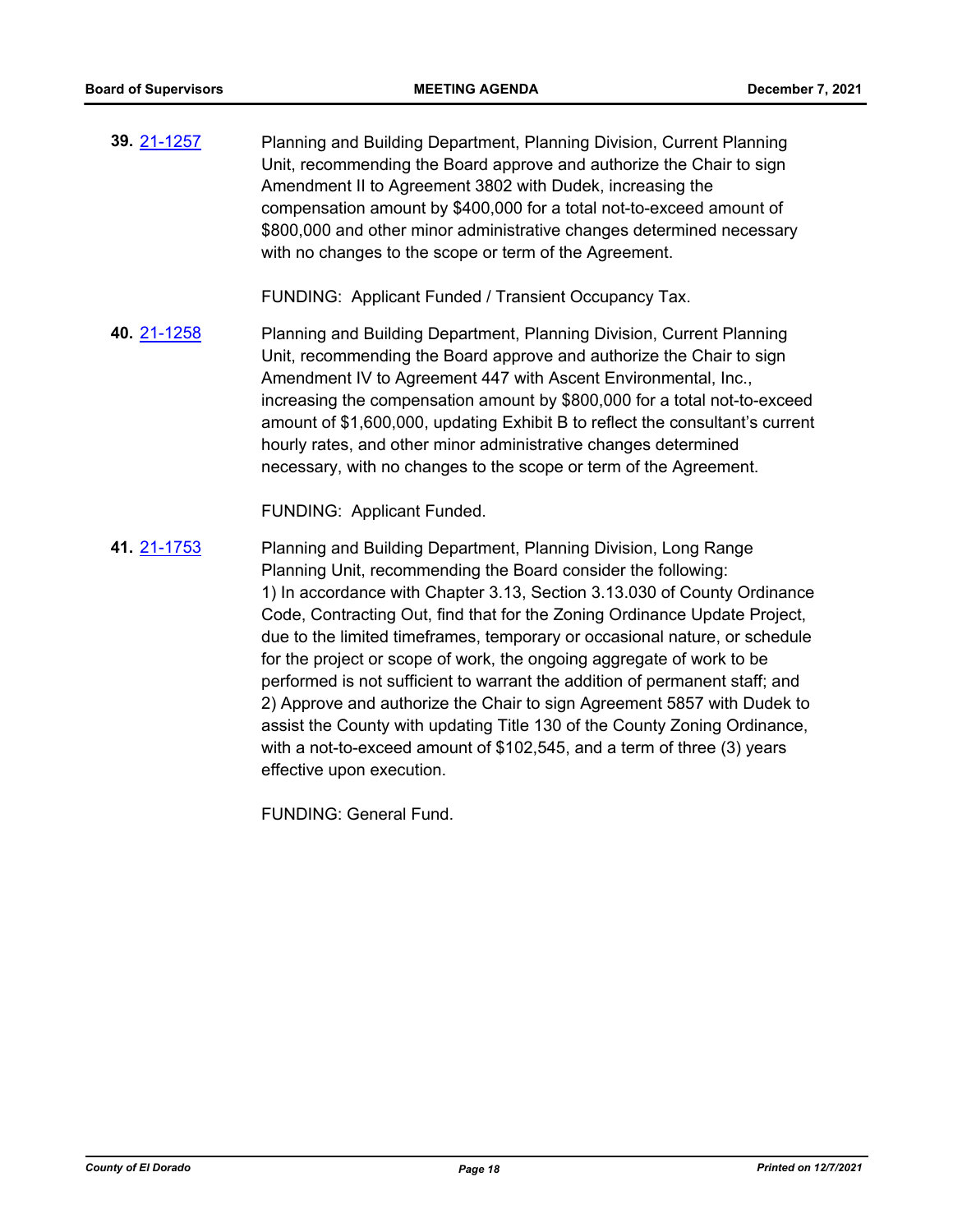#### **LAW AND JUSTICE - CONSENT ITEMS**

- Probation Department (Probation) recommending the Board: 1) Discontinue collection of fees for all Probation accounts, effective July 1, 2021, pursuant to California Assembly Bill 1869 (2020) (AB1869); 2) Discontinue collection of fees for all Probation accounts, effective January 1, 2022, pursuant to California Assembly Bill 177 (2021) (AB177); and 3) Discharge the debts identified in the attached Report in the amount of \$4,116,561.94, for all Probation accounts with charges outlined in AB1869 and AB177. FUNDING: N/A **42.** [21-0954](http://eldorado.legistar.com/gateway.aspx?m=l&id=/matter.aspx?key=29848) Probation Department recommending the Board approve and authorize **43.** [21-1367](http://eldorado.legistar.com/gateway.aspx?m=l&id=/matter.aspx?key=30262)
	- the Chair to sign retroactive Amendment II to Agreement for Services 2998 with Julie Wyatt, dba J. Wyatt Consulting, to: 1) Increase the amount of the contract by \$30,000 for a total not to exceed amount of \$460,302.07;

2) Extend the term of the agreement through November 30, 2021; for a new term of July 14, 2018, to November 30, 2021; and

3) Authorize the Purchasing Agent, or designee, to execute further documents relating to Agreement for Services 2998, including amendments which do not increase the maximum dollar amount or term of the Agreement, and contingent upon approval by County Counsel and Risk Management.

FUNDING: Public Safety Realignment (AB 109).

Sheriff's Office recommending the Board approve and authorize the Purchasing Agent to sign Agreement for Services 5930 with E-S Press Inc for two days of mandatory training on Emotional Survival for Law Enforcement for a retroactive term of October 7, 2021 through October 8, 2021 in the amount of \$15,000. **44.** [21-1770](http://eldorado.legistar.com/gateway.aspx?m=l&id=/matter.aspx?key=30666)

FUNDING: General Fund.

### **END CONSENT CALENDAR**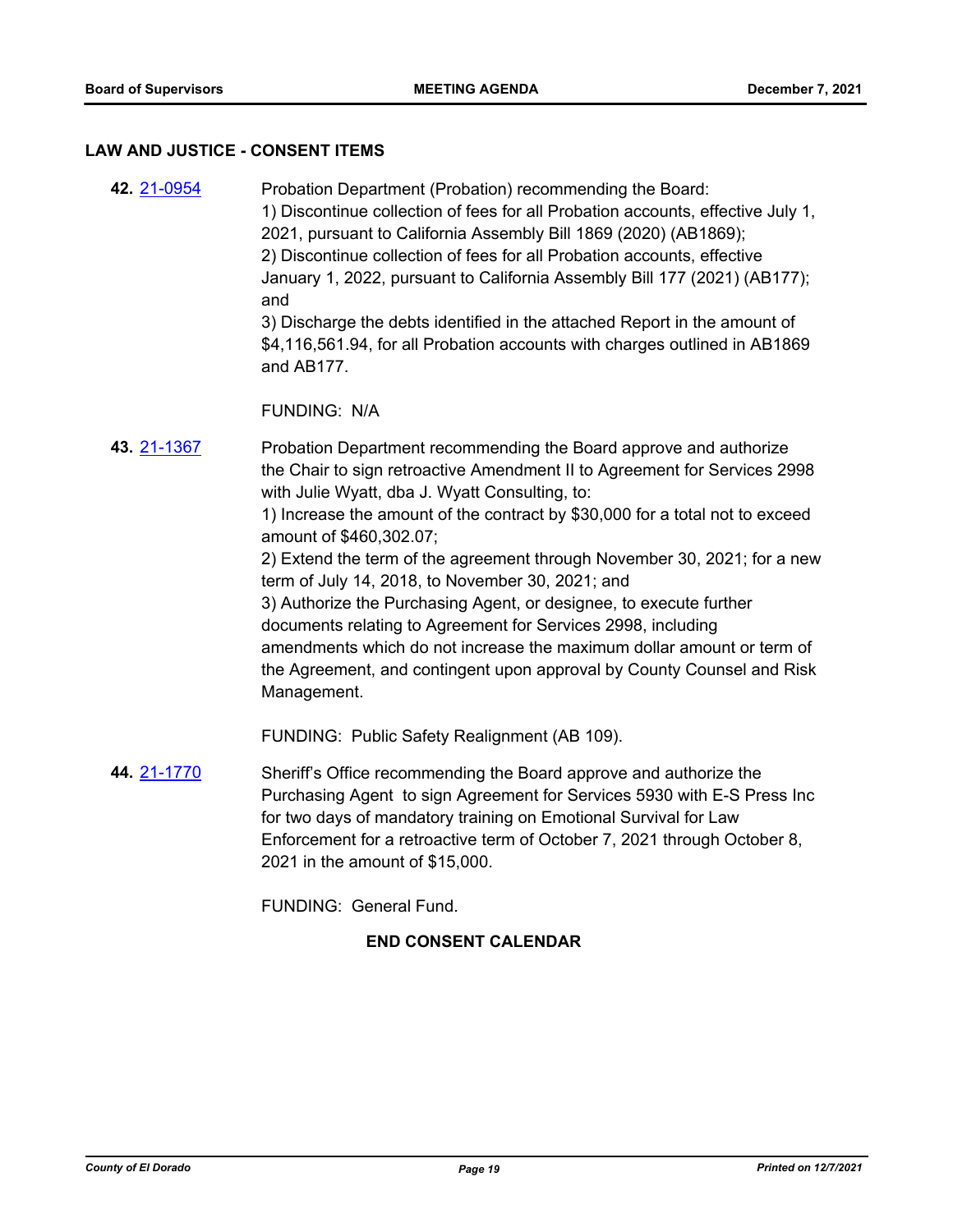# **DEPARTMENT MATTERS (Items in this category may be called at any time)**

| 45. 21-1845 | Health and Human Services Agency recommending the Board, acting as<br>the Governing Board of the In-Home Supportive Services Public Authority:<br>1) Receive a presentation by a representative of the In-Home Supportive<br>Services Advisory Committee; and<br>2) Receive and file the Fiscal Year 2020-21 In-Home Supportive Services<br>Public Authority and Advisory Committee Annual Report. |
|-------------|----------------------------------------------------------------------------------------------------------------------------------------------------------------------------------------------------------------------------------------------------------------------------------------------------------------------------------------------------------------------------------------------------|
|             | FUNDING: 35% State funding, 55% Federal, and 10% County General<br>Fund.                                                                                                                                                                                                                                                                                                                           |
| 46. 21-1625 | HEARING - Health and Human Services Agency recommending the Board,<br>acting as the Governing Board of the El Dorado County Public Housing<br>Authority (PHA):                                                                                                                                                                                                                                     |
|             | 1) Adopt and authorize the Chair to sign Resolution 163-2021 to<br>acknowledge the El Dorado County PHA as a high performing agency<br>exempt from the requirement to annually receive approval from HUD of its<br>Agency Plan;                                                                                                                                                                    |
|             | 2) Approve the 2021 update to the annual Public Housing Authority                                                                                                                                                                                                                                                                                                                                  |
|             | Administrative Plan for continued administration of the Housing Choice<br>Voucher Program, Special Purpose Vouchers and Emergency Housing<br>Vouchers;                                                                                                                                                                                                                                             |
|             | 3) Authorize the Chair to sign the accompanying PHA Certifications and<br>any other documents related to submittal of the 2021 update to the annual<br>Administrative Plan; and                                                                                                                                                                                                                    |
|             | 4) Recognize the contribution of the Resident Advisory Board in assisting<br>with the 2021 update to the Administrative Plan.                                                                                                                                                                                                                                                                      |
|             | FUNDING: 97.5% Federal, 2.2% General Fund, 0.3% other revenue<br>sources.                                                                                                                                                                                                                                                                                                                          |
| 47. 21-1824 | Chief Administrative Office recommending the Board appoint two<br>members to the Fiscal Year 2022-23 Budget Ad Hoc Committee.                                                                                                                                                                                                                                                                      |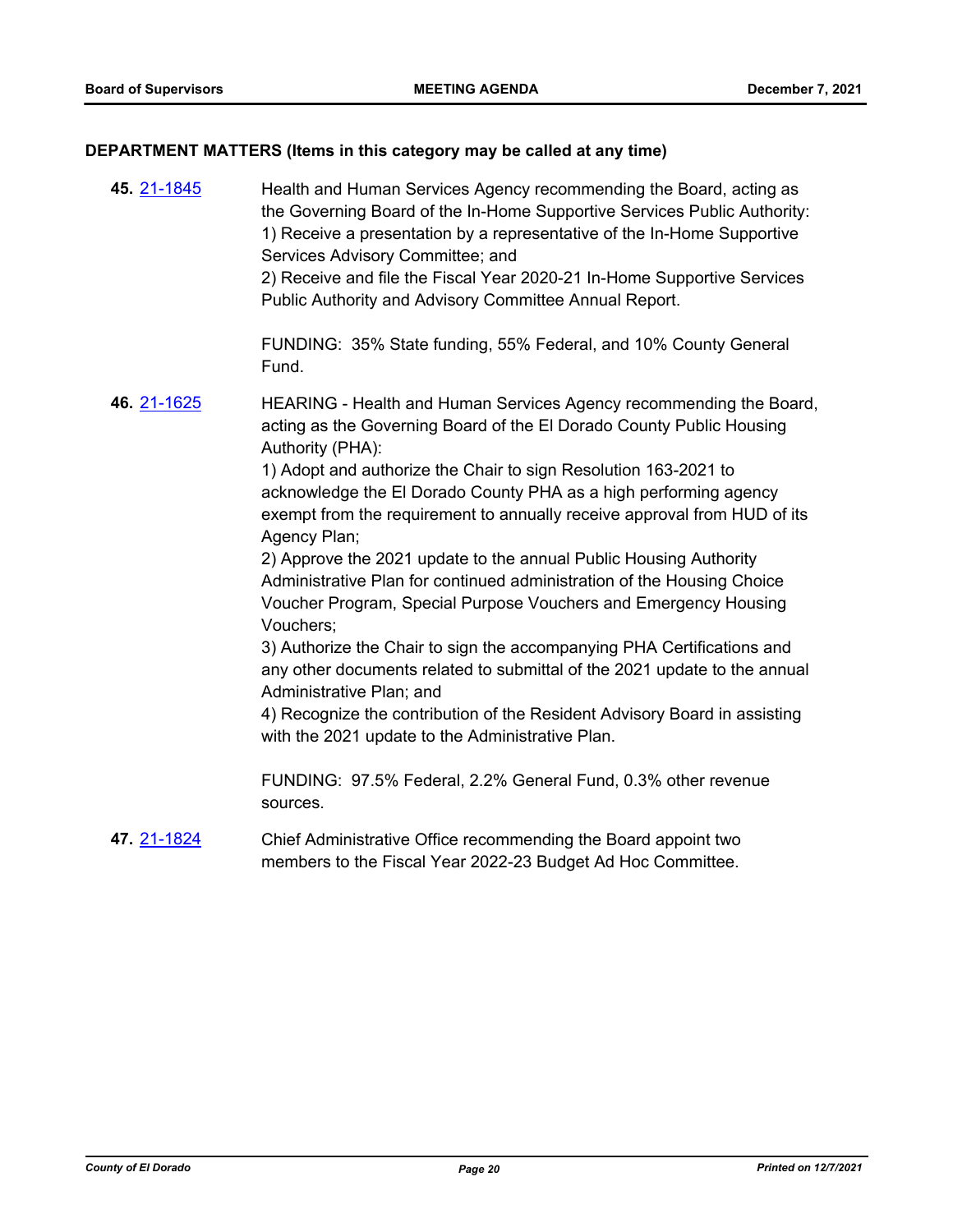## **9:30 A.M. - TIME ALLOCATION (Items will not be heard prior to the time stated)**

Health and Human Services Agency recommending the Board: 1) Approve the Introduction (First Reading) of revised and updated Ordinance 5149 that allows participation in the Health Plan of San Joaquin Local Initiative Two-Plan public/commercial Medi-Cal Managed Care Plan Model, which has been updated to correct the effective date of the county plan model change to January 1, 2024. (refer to 10/19/21, Item 12); and 2) Waive the full reading of the Ordinance, read by title only and continue this matter to December 14, 2021, for Final Passage (Second Reading). **48.** [21-1422](http://eldorado.legistar.com/gateway.aspx?m=l&id=/matter.aspx?key=30317)

> FUNDING: There are no funding requirements related to County operations or associated activities.

### **10:00 A.M. - TIME ALLOCATION (Items will not be heard prior to the time stated)**

Department of Transportation recommending the Board: 1) Receive the workshop information on the Tahoe Regional Planning Agency's Project Impact Assessment Guidelines for the implementation of Senate Bill 743 (2013); and 2) Approve and authorize the Chair to sign Resolution 165-2021, Adopting **49.** [21-1736](http://eldorado.legistar.com/gateway.aspx?m=l&id=/matter.aspx?key=30631)

the Tahoe Regional Planning Agency's Project Impact Assessment Guidelines as El Dorado County Vehicle Miles Traveled Threshold of Significance and for Evaluation of Project Impacts in the Tahoe Basin Under the California Environmental Quality for implementation of Senate Bill 743 for projects in the unincorporated areas of the Tahoe Basin.

FUNDING: N/A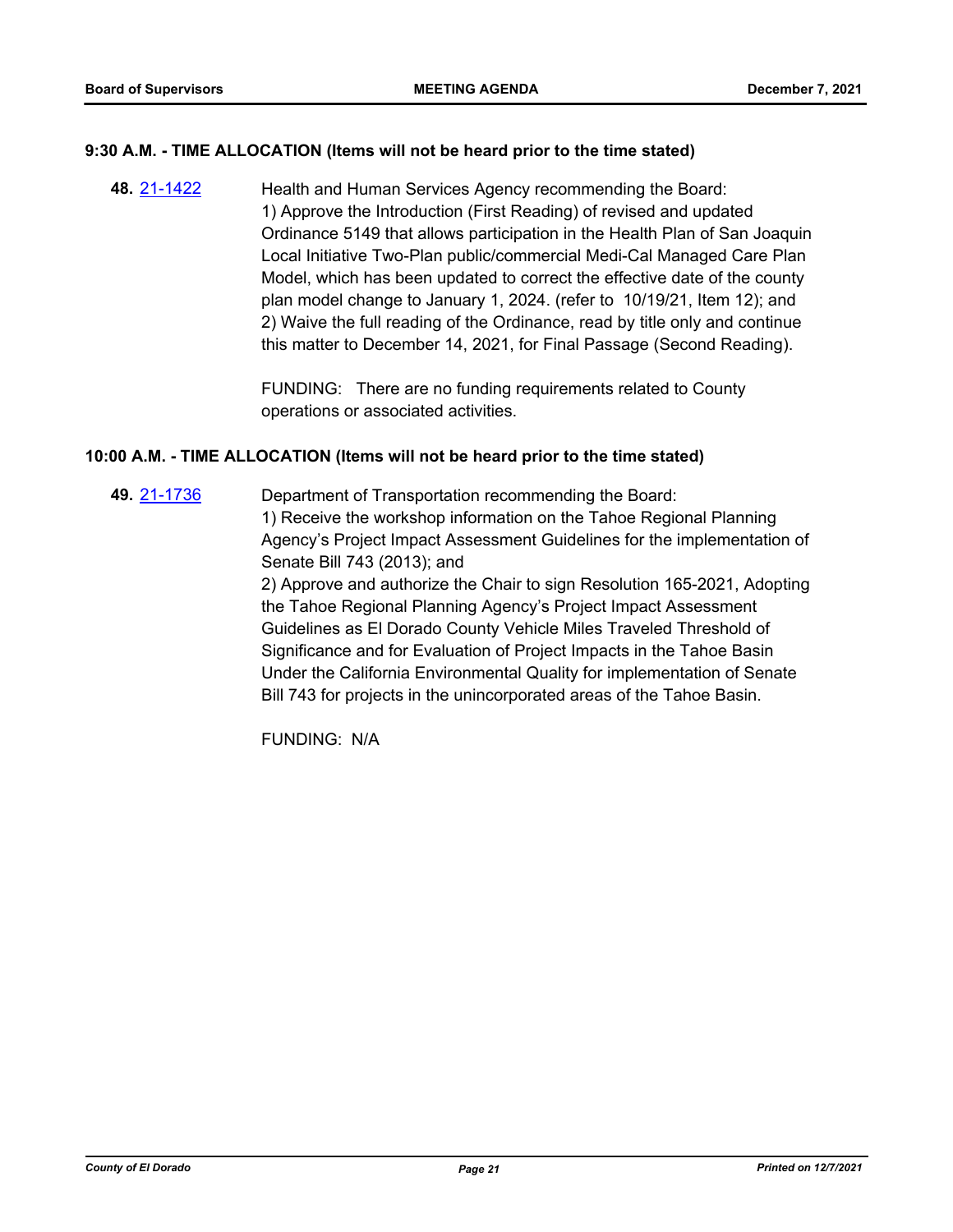## **11:00 A.M. - TIME ALLOCATION (Items will not be heard prior to the time stated)**

HEARING - El Dorado County Surveyor, Registrar of Voters, County Counsel, and the Chief Administrative Office recommending the Board: 1) Consider the final two map Alternatives: El Dorado Hills Community Draft Redistricting Alternative - Revised B, and El Dorado Hills Community Draft Redistricting Alternative - Revised B2 B1, and select one map to become the Supervisorial District Official Map; 2) Approve the Introduction (First Reading) of Ordinance 5155 amending the Existing Supervisorial District Boundaries to those Shown on the Map entitled "Official Map, Supervisorial District Boundaries, adopted December 2021"; and 2) Waive the full reading of the Ordinance, read by title only and continue this matter to December 14, 2021, for Final Passage (Second Reading). **50.** [21-1894](http://eldorado.legistar.com/gateway.aspx?m=l&id=/matter.aspx?key=30790)

FUNDING: N/A

## **1:00 P.M. - TIME ALLOCATION (Items will not be heard prior to the time stated)**

# **OPEN FORUM**

Open Forum is an opportunity for members of the public to address the Board of Supervisors on subject matter that is not on their meeting agenda and within their jurisdiction. Public comments during Open Forum are limited to three minutes per person. The total amount of time reserved for Open Forum is 20 Minutes.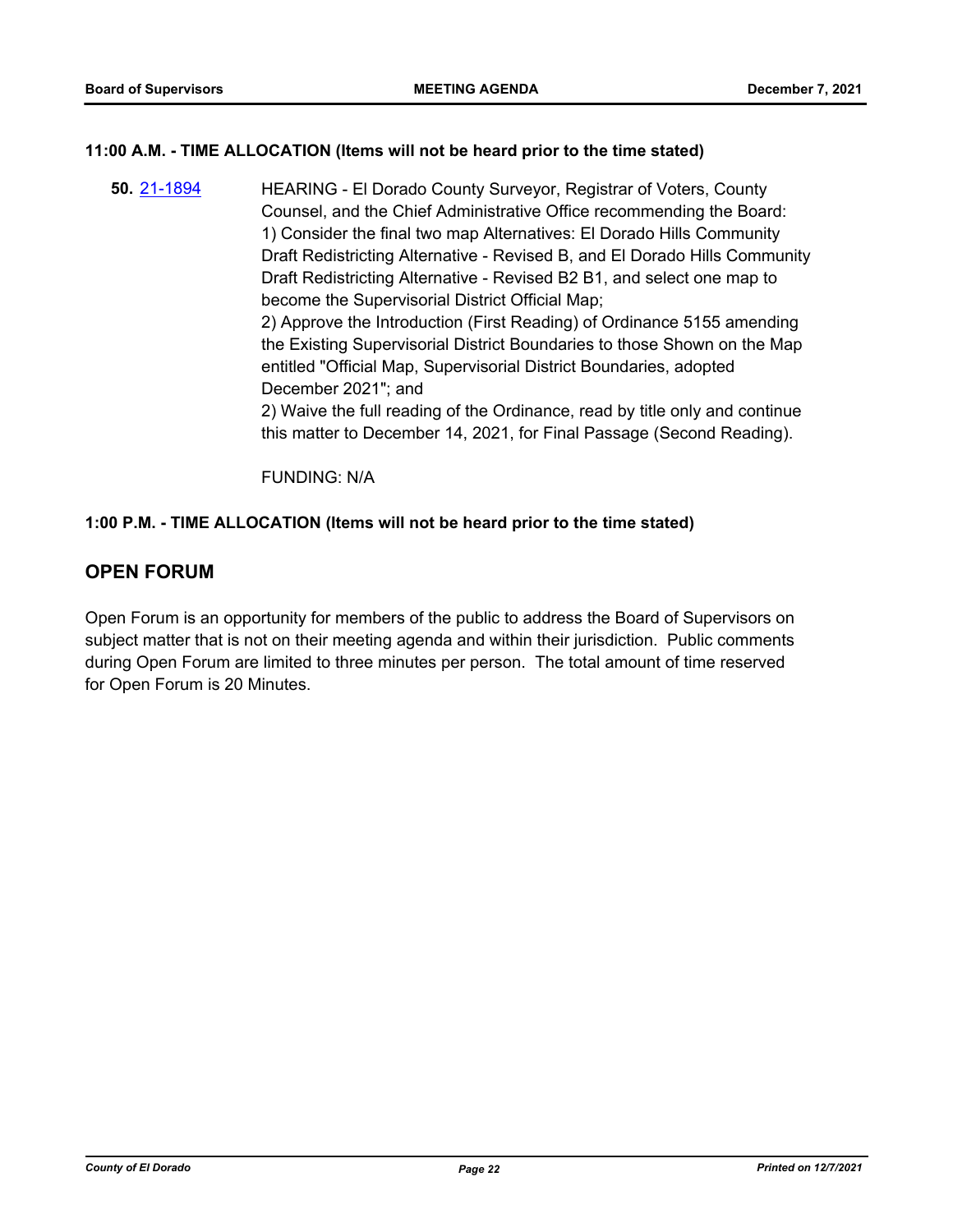#### **2:00 P.M. - TIME ALLOCATION (Items will not be heard prior to the time stated)**

HEARING - To consider the Department of Agriculture recommending the Board approve and authorize the Chair to sign an urgency Ordinance 5154 extending an interim moratorium on the cultivation of industrial hemp for all purposes within the unincorporated areas of the County of El Dorado for twelve (12) months and direct staff to develop an ordinance for a permanent ban on industrial hemp. **51.** [21-1516](http://eldorado.legistar.com/gateway.aspx?m=l&id=/matter.aspx?key=30411)

FUNDING: N/A

### **ITEMS TO/FROM SUPERVISORS (May be called at any time during the meeting)**

## **CAO UPDATE (May be called at any time during the meeting)**

[21-1958](http://eldorado.legistar.com/gateway.aspx?m=l&id=/matter.aspx?key=30854) CAO Update (See Attachment)

### **ADJOURNMENT**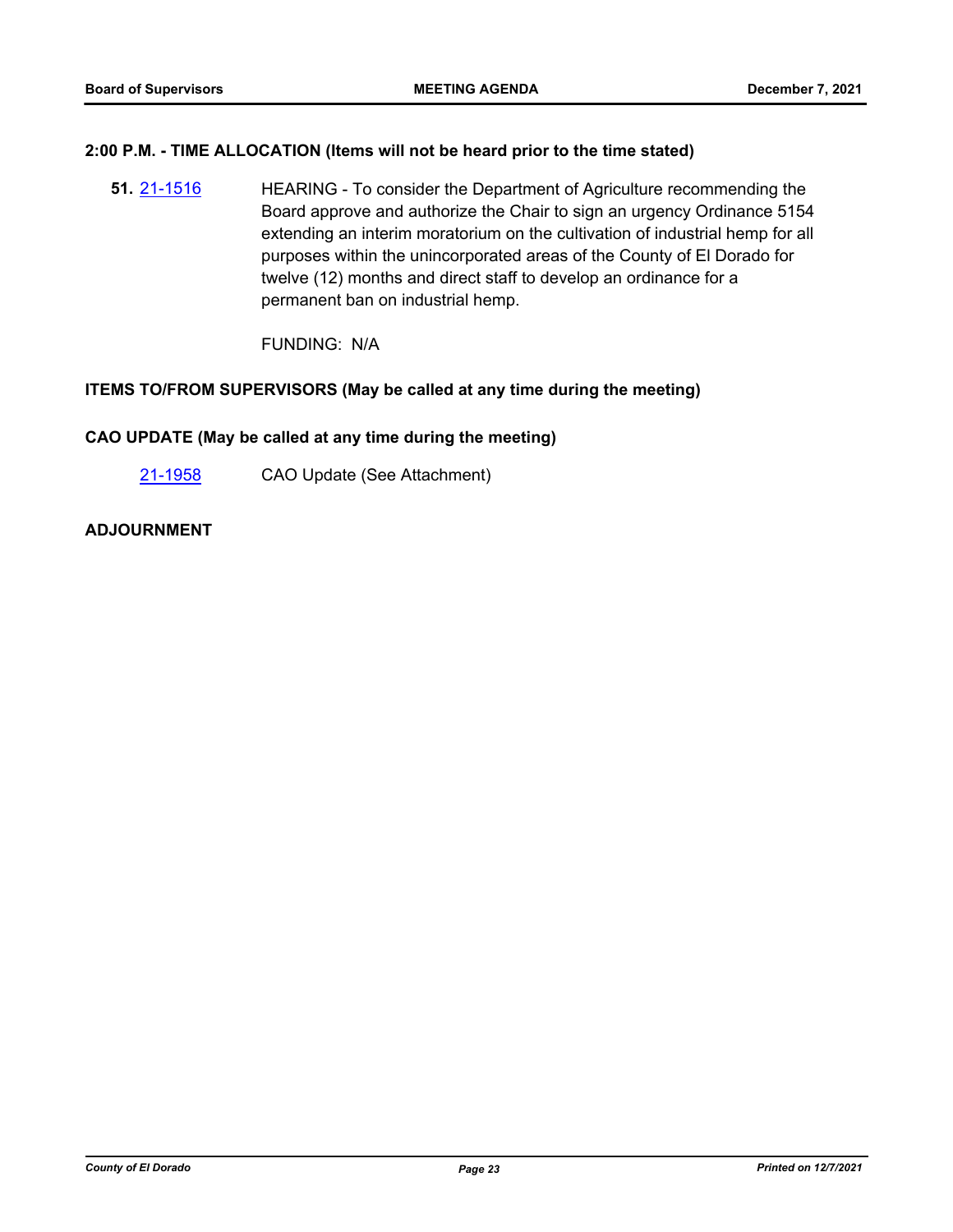## **CLOSED SESSION**

| 52. 21-1832        | Pursuant to Government Code Section 54956.8 - Conference with Real<br><b>Property Negotiator:</b><br>Property: No physical address, APN 325-240-011<br>County Negotiators: Don Ashton, Chief Administrative Officer, successor<br>or designee<br>Negotiating Parties: State of California or designee<br>Under Negotiation: Price and terms of payment for sale. (Est. Time: 15<br>Min.) (Cont. 11/16/2021, Item 43)                                                                                                                                                                                                                                                                            |
|--------------------|-------------------------------------------------------------------------------------------------------------------------------------------------------------------------------------------------------------------------------------------------------------------------------------------------------------------------------------------------------------------------------------------------------------------------------------------------------------------------------------------------------------------------------------------------------------------------------------------------------------------------------------------------------------------------------------------------|
| 53. 21-1834        | Pursuant to Government Code Section 54956.8 - Conference with Real<br><b>Property Negotiator:</b><br>Properties: 5940 Pony Express Trail, Pollock Pines, CA 95726 - Best<br>Western Stagecoach Inn [APN 101-201-080-000, APN 101-141-073, APN<br>101-141-076]<br>County Negotiator: Don Ashton, Chief Administrative Officer, successor or<br>designee<br>Negotiating Parties: Kayna Westley CA LLC, or designated representative<br>Under Negotiation: Price and terms of payment for sale. (Est. Time: 15<br>Min.) (Cont. 11/16/2021, Item 45)<br>Chief Administrative Officer and Director of Health & Human Services<br>recommending the Board continue Item 53 until February 22, 2022, to |
|                    | allow Health & Human Services the opportunity to hold community<br>meetings in Pollock Pines relative to Project Homekey prior to having a<br>closed session discussion regarding the terms of negotiation.                                                                                                                                                                                                                                                                                                                                                                                                                                                                                     |
| 54. 21-1917        | Conference with Legal Counsel - Initiation of Litigation pursuant to<br>Government Code Section 54956.9(d)(4). Number of potential cases: (1).<br>(Est. Time: 5 Min.)                                                                                                                                                                                                                                                                                                                                                                                                                                                                                                                           |
| 55. 21-1833        | Conference with Legal Counsel - Significant Exposure to Litigation<br>pursuant to Government Code Section 54956.9(d)(2). Number of potential<br>cases: (1). (Est. Time: 15 Min.) (Cont. 11/16/2021, Item 44)                                                                                                                                                                                                                                                                                                                                                                                                                                                                                    |
| <b>56.</b> 21-1906 | Conference with Legal Counsel - Existing Litigation pursuant to<br>Government Code Section 54956.9(d)(1). Title: County of El Dorado, et al.<br>v. Jennette H. Waldow, et al. (El Dorado County Superior Court Case No.<br>21CV0122); Number of potential cases: (1). (Est. Time: 15 Min.)                                                                                                                                                                                                                                                                                                                                                                                                      |
| 57. 21-1916        | Conference with Legal Counsel - Existing Litigation pursuant to<br>Government Code Section 54956.9(d)(1). Title: County of El Dorado v.<br>Amerisourcebergen Drug Corporation, et al., United States District Court<br>for the Eastern District of California, Case No. 2:18-at-679, Number of<br>potential cases: (1). (Est. Time: 15 Min.)                                                                                                                                                                                                                                                                                                                                                    |
| <b>58. 21-1841</b> | Pursuant to Government Code Section 54957- Public Employee<br>Appointment. Title: Director of Planning and Building. (Est. Time: 15 Min.)                                                                                                                                                                                                                                                                                                                                                                                                                                                                                                                                                       |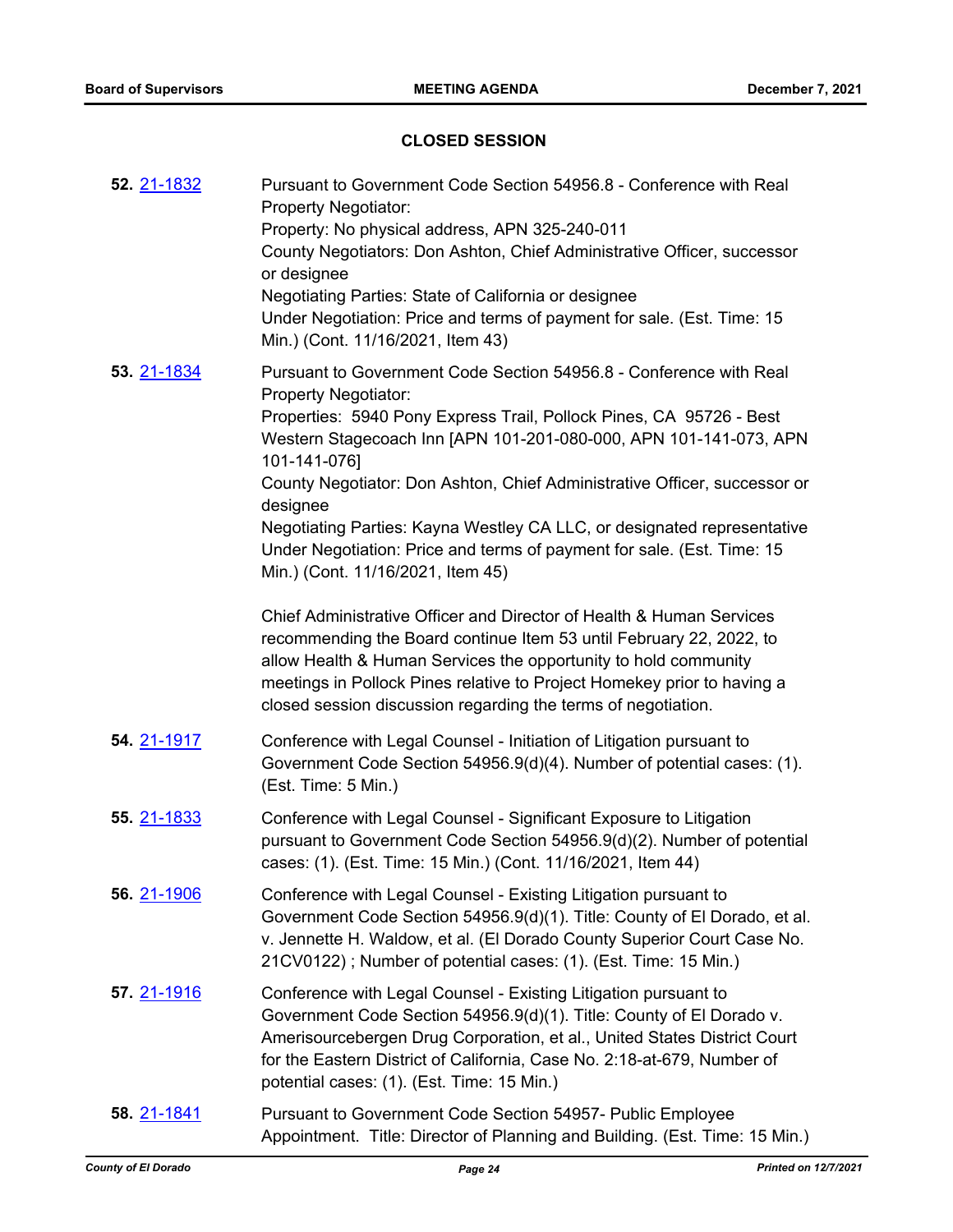Min.)

| 59 21-1697  | Pursuant to Government Code Section 54957- Public Employee<br>Performance Evaluation. Title: Director of Transportation. (Est. Time: 15<br>Min.) (Cont. 11/16/2021, Item 46) |
|-------------|------------------------------------------------------------------------------------------------------------------------------------------------------------------------------|
| 60. 21-1863 | Pursuant to Government Code Section 54957- Public Employee<br>Performance Evaluation. Title: Chief Administrative Officer. (Est. Time: 15                                    |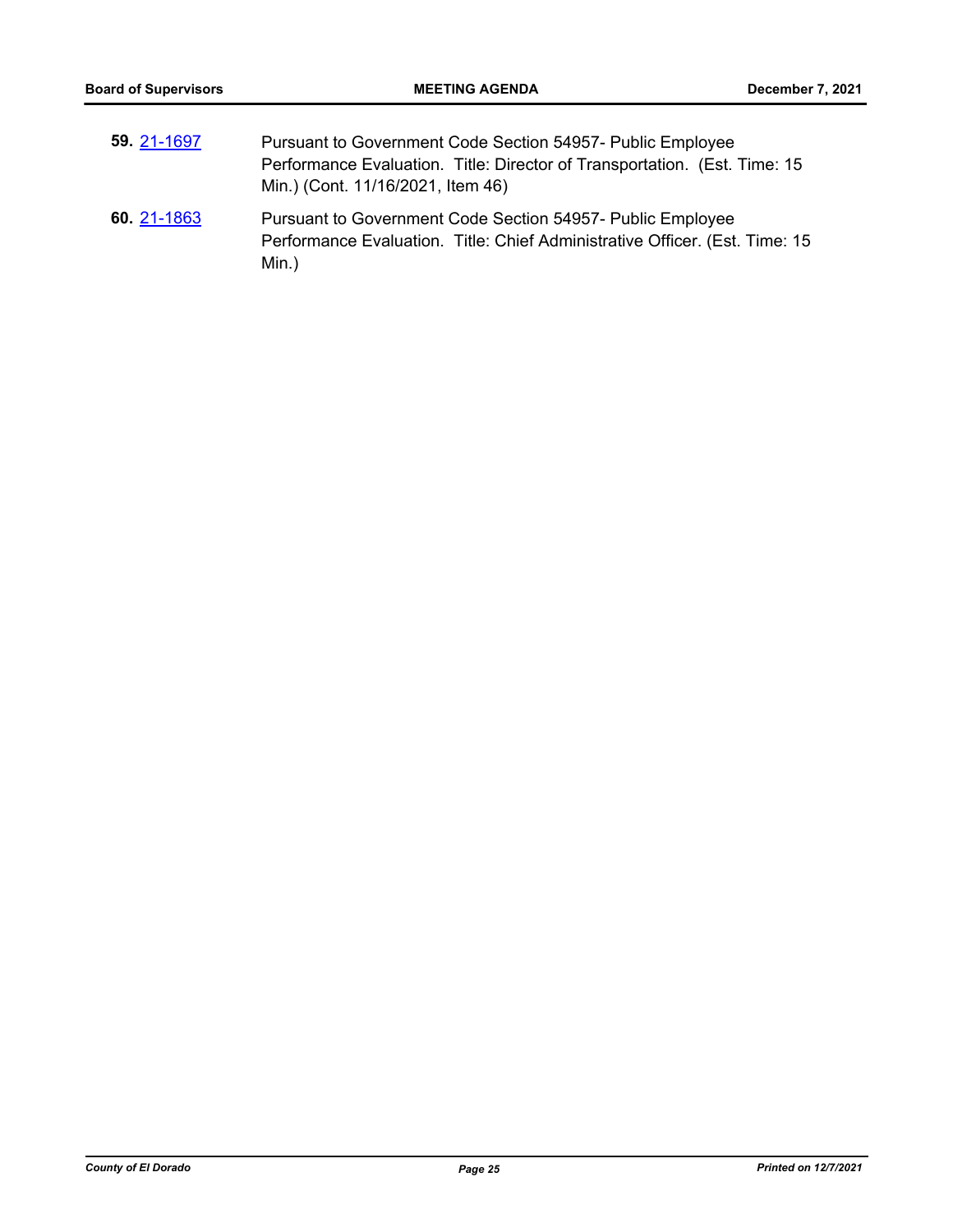On August 19, 2003, the Board adopted the following protocol: It is a requirement that all speakers, County staff and the public, when approaching the podium to make a visual presentation to the Board of Supervisors, must provide the Clerk with the appropriate number of hard copies of the presentation for Board members and the audience.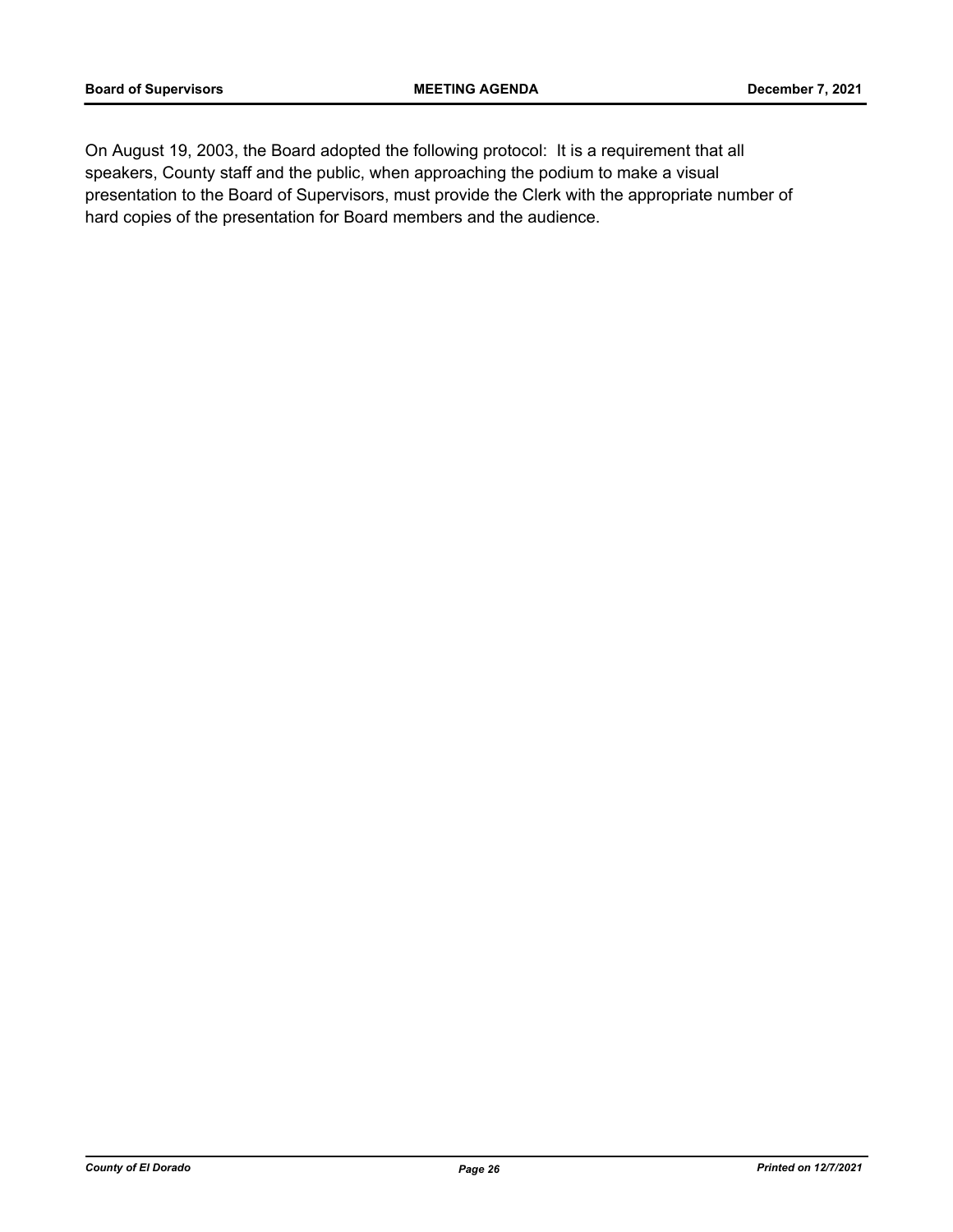## **ADDENDUM**

#### **Staff recommending item 38 be Continued to December 14, 2021.**

Planning and Building Department recommending the Board receive and file the Annual Report for Fiscal Year 2020-21 for the Ecological Preserve Fee and Oak Woodland Conservation Fee Programs in compliance with California Government Code Section 66006. **38.** [21-1231](http://eldorado.legistar.com/gateway.aspx?m=l&id=/matter.aspx?key=30126)

> FUNDING: Ecological Preserve Fees and Oak Woodland Conservation Fees.

Staff recommending this matter be Continued to December 14, 2021.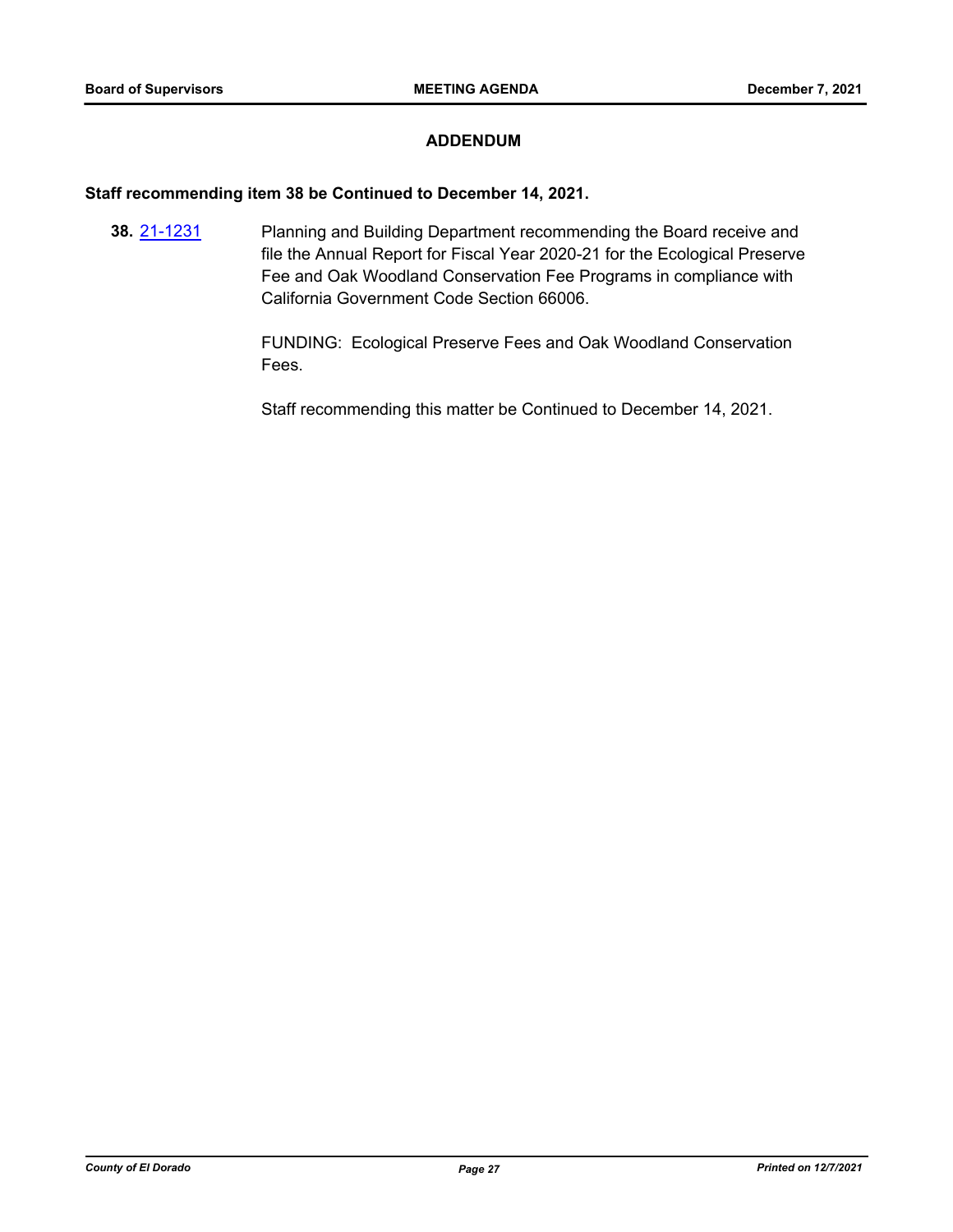#### **There has been a correction to the title of item 50.**

HEARING - El Dorado County Surveyor, Registrar of Voters, County Counsel, and the Chief Administrative Office recommending the Board: 1) Consider the final two map Alternatives: El Dorado Hills Community Draft Redistricting Alternative - Revised B, and El Dorado Hills Community Draft Redistricting Alternative - Revised B2 B1, and select one map to become the Supervisorial District Official Map; 2) Approve the Introduction (First Reading) of Ordinance 5155 amending the Existing Supervisorial District Boundaries to those Shown on the Map entitled "Official Map, Supervisorial District Boundaries, adopted December 2021"; and 2) Waive the full reading of the Ordinance, read by title only and continue this matter to December 14, 2021, for Final Passage (Second Reading). **50.** [21-1894](http://eldorado.legistar.com/gateway.aspx?m=l&id=/matter.aspx?key=30790)

FUNDING: N/A

**Chief Administrative Officer and Director of Health & Human Services recommending the Board continue Item 53 until February 22, 2022, to allow Health & Human Services the opportunity to hold community meetings in Pollock Pines relative to Project Homekey prior to having a closed session discussion regarding the terms of negotiation.**

| 53. 21-1834 | Pursuant to Government Code Section 54956.8 - Conference with Real<br><b>Property Negotiator:</b>                                                                                                                                                                                                                                                          |
|-------------|------------------------------------------------------------------------------------------------------------------------------------------------------------------------------------------------------------------------------------------------------------------------------------------------------------------------------------------------------------|
|             | Properties: 5940 Pony Express Trail, Pollock Pines, CA 95726 - Best                                                                                                                                                                                                                                                                                        |
|             | Western Stagecoach Inn [APN 101-201-080-000, APN 101-141-073, APN<br>101-141-076]                                                                                                                                                                                                                                                                          |
|             | County Negotiator: Don Ashton, Chief Administrative Officer, successor or<br>designee                                                                                                                                                                                                                                                                      |
|             | Negotiating Parties: Kayna Westley CA LLC, or designated representative<br>Under Negotiation: Price and terms of payment for sale. (Est. Time: 15<br>Min.) (Cont. 11/16/2021, Item 45)                                                                                                                                                                     |
|             | Chief Administrative Officer and Director of Health & Human Services<br>recommending the Board continue Item 53 until February 22, 2022, to<br>allow Health & Human Services the opportunity to hold community<br>meetings in Pollock Pines relative to Project Homekey prior to having a<br>closed session discussion regarding the terms of negotiation. |